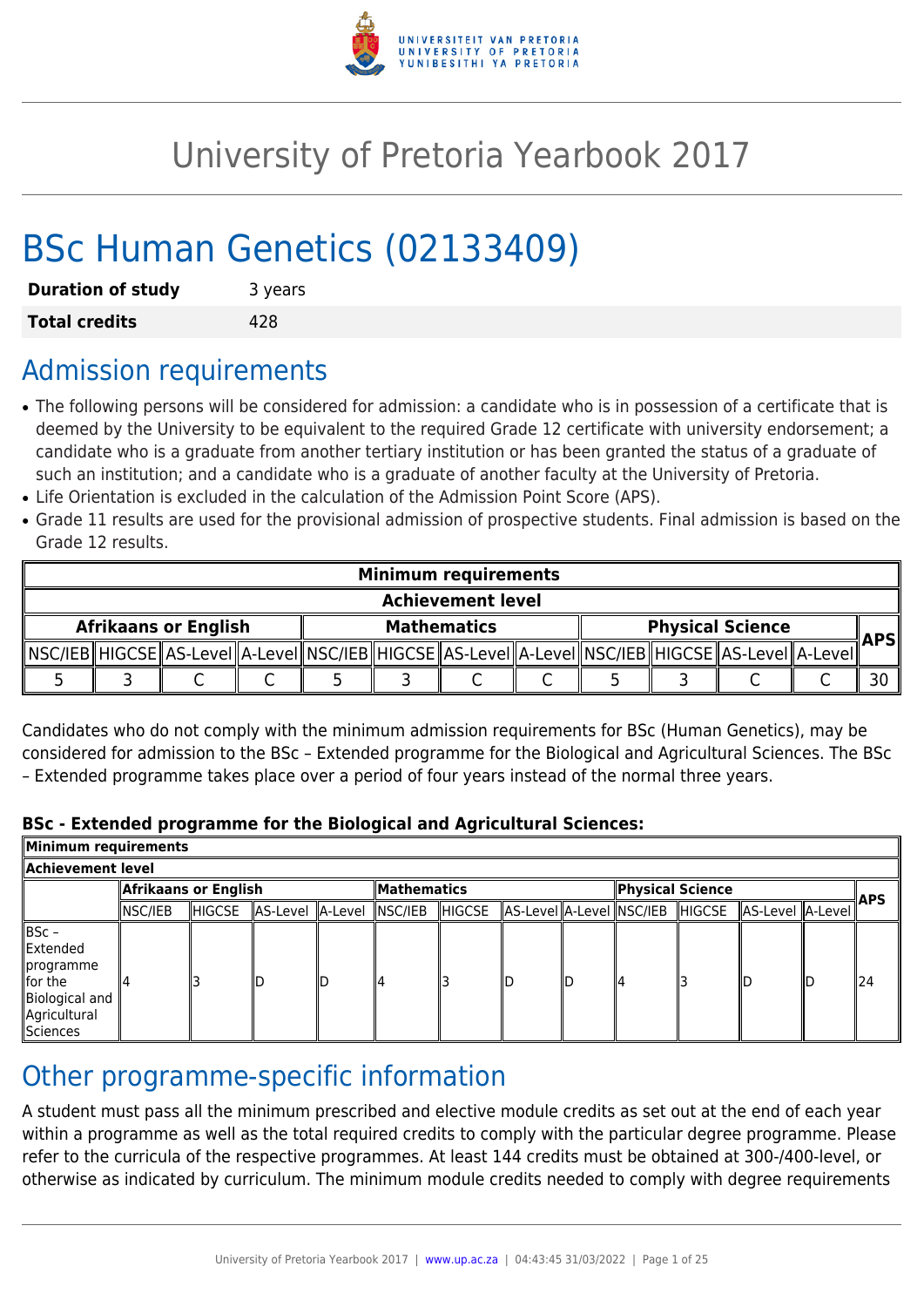

is set out at the end of each study programme. Subject to the programmes as indicated a maximum of 150 credits will be recognised at 100-level. A student may, in consultation with the Head of Department and subject to the permission by the Dean, select or replace prescribed module credits not indicated in BSc three-year study programmes to the equivalent of a maximum of 36 module credits.

It is important that the total number of prescribed module credits is completed during the course of the study programme. The Dean may, on the recommendation of the Head of Department, approve deviations in this regard. Subject to the programmes as indicated in the respective curricula, a student may not register for more than 75 module credits per semester at first-year level subject to permission by the Dean. A student may be permitted to register for up to 80 module credits in a the first semester during the first year provided that he or she obtained a final mark of no less than 70% for grade 12 Mathematics and achieved an APS of 34 or more in the NSC.

Students who are already in possession of a bachelor's degree, will not receive credit for modules of which the content overlap with modules from the degree that was already conferred. Credits will not be considered for more than half the credits passed previously for an uncompleted degree. No credits at the final-year or 300- and 400-level will be granted.

The Dean may, on the recommendation of the programme manager, approve deviations with regard to the composition of the study programme.

Please note: Where elective modules are not specified, these may be chosen from any modules appearing in the list of modules.

It remains the student's responsibility to acertain, prior to registration, whether they comply with the prerequisites of the modules they want to register for.

The prerequisites are listed in the Alphabetical list of modules.

# Promotion to next study year

A student will be promoted to the following year of study if he or she passed 100 credits of the prescribed credits for a year of study, unless the Dean on the recommendation of the head of department decides otherwise. A student who does not comply with the requirements for promotion to the following year of study, retains the credit for the modules already passed and may be admitted by the Dean, on recommendation of the head of department, to modules of the following year of study to a maximum of 48 credits, provided that it will fit in with both the lecture and examination timetable.

#### **General promotion requirements in the faculty**

All students whose academic progress is not acceptable can be suspended from further studies.

- A student who is excluded from further studies in terms of the stipulations of the abovementioned regulations, will be notified in writing by the Dean or Admissions Committee at the end of the relevant semester.
- A student who has been excluded from further studies may apply in writing to the Admissions Committee of the Faculty of Natural and Agricultural Sciences for re-admission.
- Should the student be re-admitted by the Admissions Committee, strict conditions will be set which the student must comply with in order to proceed with his/her studies.
- Should the student not be re-admitted to further studies by the Admissions Committee, he/she will be informed in writing.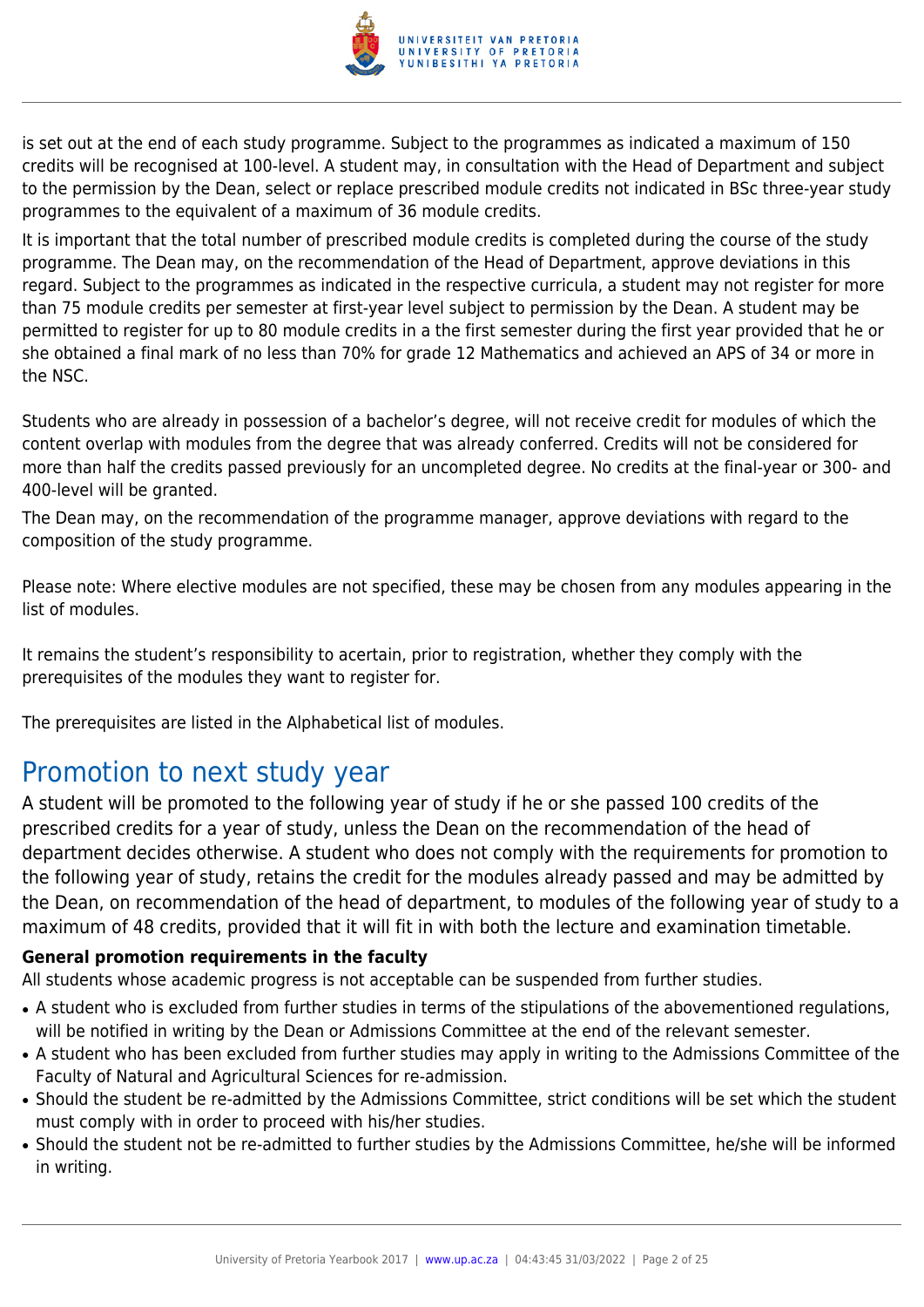

- Students who are not re-admitted by the Admissions Committee have the right to appeal to the Senior Appeals Committee.
- Any decision taken by the Senior Appeals Committee is final.

# Pass with distinction

A student obtains his or her degree with distinction if all prescribed modules at 300-level (or higher) are passed in one academic year with a weighted average of at least 75%, and obtain at least a subminimum of 65% in each of the relevant modules.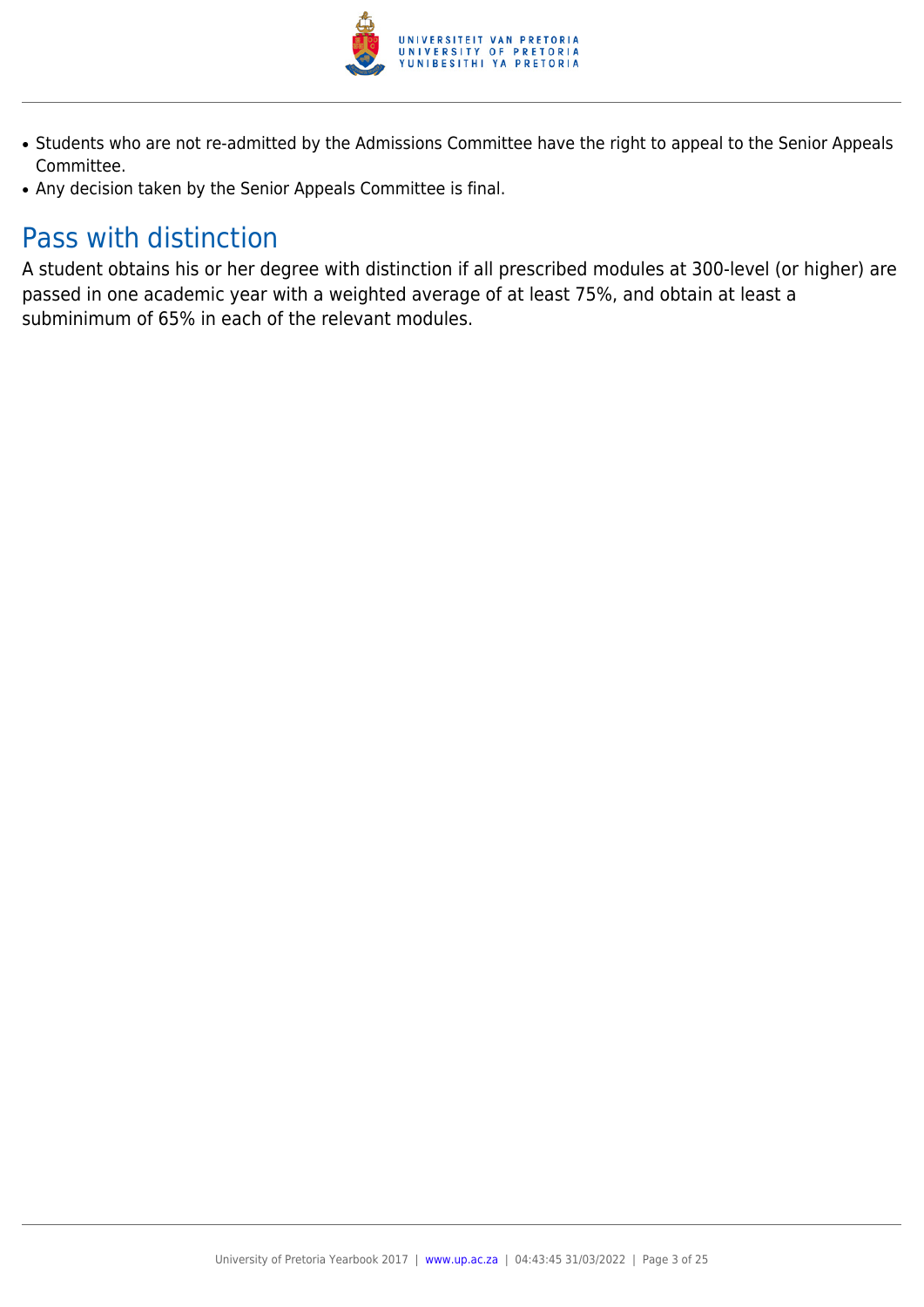

# Curriculum: Year 1

#### **Minimum credits: 140**

#### **Minimum credits:**

Fundamental  $= 12$ 

 $Core = 128$ 

#### **Additional information:**

Students who do not qualify for AIM 102 must register for AIM 111 and AIM 121.

# **Fundamental modules**

#### **Academic information management 111 (AIM 111)**

| <b>Module credits</b>         | 4.00                                                                                                                                                                                                                                                                                                                    |
|-------------------------------|-------------------------------------------------------------------------------------------------------------------------------------------------------------------------------------------------------------------------------------------------------------------------------------------------------------------------|
| Service modules               | Faculty of Engineering, Built Environment and Information Technology<br><b>Faculty of Education</b><br><b>Faculty of Economic and Management Sciences</b><br><b>Faculty of Humanities</b><br>Faculty of Law<br><b>Faculty of Health Sciences</b><br>Faculty of Natural and Agricultural Sciences<br>Faculty of Theology |
| <b>Prerequisites</b>          | No prerequisites.                                                                                                                                                                                                                                                                                                       |
| <b>Contact time</b>           | MAMELODI, 2 lectures per week                                                                                                                                                                                                                                                                                           |
| <b>Language of tuition</b>    | Separate classes for Afrikaans and English                                                                                                                                                                                                                                                                              |
| <b>Academic organisation</b>  | <b>Information Science</b>                                                                                                                                                                                                                                                                                              |
| <b>Period of presentation</b> | Semester 1                                                                                                                                                                                                                                                                                                              |

#### **Module content**

Find, evaluate, process, manage and present information resources for academic purposes using appropriate technology.

# **Academic information management 121 (AIM 121)**

| <b>Module credits</b>  | 4.00                                                                                                                                                                                                                                                                                                                                                            |
|------------------------|-----------------------------------------------------------------------------------------------------------------------------------------------------------------------------------------------------------------------------------------------------------------------------------------------------------------------------------------------------------------|
| <b>Service modules</b> | Faculty of Engineering, Built Environment and Information Technology<br><b>Faculty of Education</b><br><b>Faculty of Economic and Management Sciences</b><br><b>Faculty of Humanities</b><br>Faculty of Law<br><b>Faculty of Health Sciences</b><br>Faculty of Natural and Agricultural Sciences<br>Faculty of Theology<br><b>Faculty of Veterinary Science</b> |
| <b>Prerequisites</b>   | No prerequisites.                                                                                                                                                                                                                                                                                                                                               |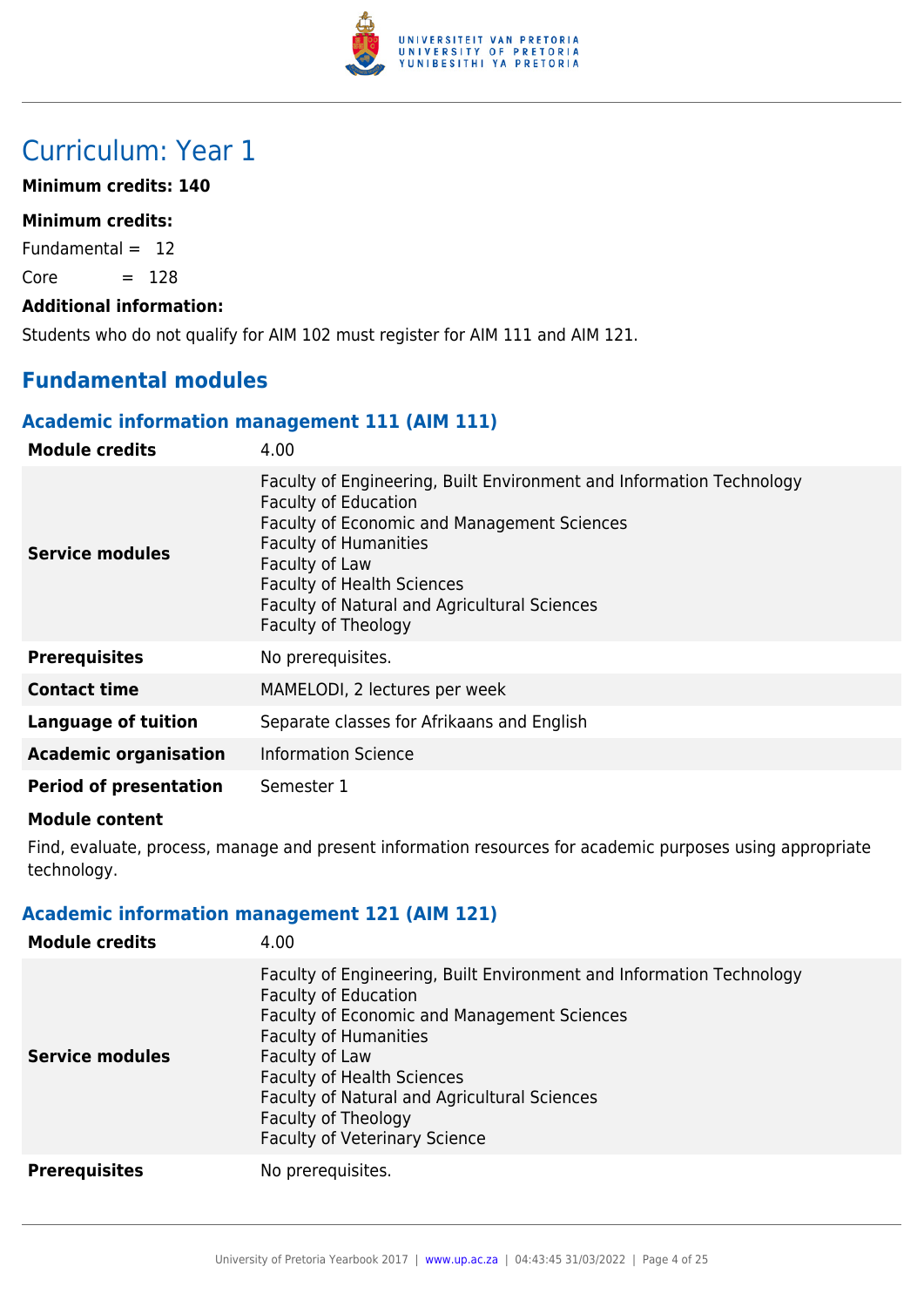

| <b>Contact time</b>           | 2 lectures per week, MAMELODI              |
|-------------------------------|--------------------------------------------|
| Language of tuition           | Separate classes for Afrikaans and English |
| <b>Academic organisation</b>  | <b>Informatics</b>                         |
| <b>Period of presentation</b> | Semester 2                                 |

Apply effective search strategies in different technological environments. Demonstrate the ethical and fair use of information resources. Integrate 21st-century communications into the management of academic information.

# **Language and study skills 110 (LST 110)**

| <b>Module credits</b>         | 6.00                                                                                 |
|-------------------------------|--------------------------------------------------------------------------------------|
| <b>Service modules</b>        | Faculty of Natural and Agricultural Sciences<br><b>Faculty of Veterinary Science</b> |
| <b>Prerequisites</b>          | No prerequisites.                                                                    |
| <b>Contact time</b>           | 2 lectures per week                                                                  |
| <b>Language of tuition</b>    | Module is presented in English                                                       |
| <b>Academic organisation</b>  | Unit for Academic Literacy                                                           |
| <b>Period of presentation</b> | Semester 1                                                                           |

#### **Module content**

The module aims to equip students with the ability to cope with the reading and writing demands of scientific disciplines.

# **Academic orientation 102 (UPO 102)**

| <b>Module credits</b>         | 0.00                                       |
|-------------------------------|--------------------------------------------|
| Language of tuition           | Afrikaans and English is used in one class |
| <b>Academic organisation</b>  | Natural + Agric Sciences Dean              |
| <b>Period of presentation</b> | Year                                       |

## **Academic information management 102 (AIM 102)**

| <b>Module credits</b>      | 6.00                                                                                                                                                                                                                                                                                    |
|----------------------------|-----------------------------------------------------------------------------------------------------------------------------------------------------------------------------------------------------------------------------------------------------------------------------------------|
| Service modules            | <b>Faculty of Education</b><br><b>Faculty of Economic and Management Sciences</b><br><b>Faculty of Humanities</b><br>Faculty of Law<br><b>Faculty of Health Sciences</b><br>Faculty of Natural and Agricultural Sciences<br>Faculty of Theology<br><b>Faculty of Veterinary Science</b> |
| <b>Contact time</b>        | 2 lectures per week                                                                                                                                                                                                                                                                     |
| <b>Language of tuition</b> | Separate classes for Afrikaans and English                                                                                                                                                                                                                                              |
|                            |                                                                                                                                                                                                                                                                                         |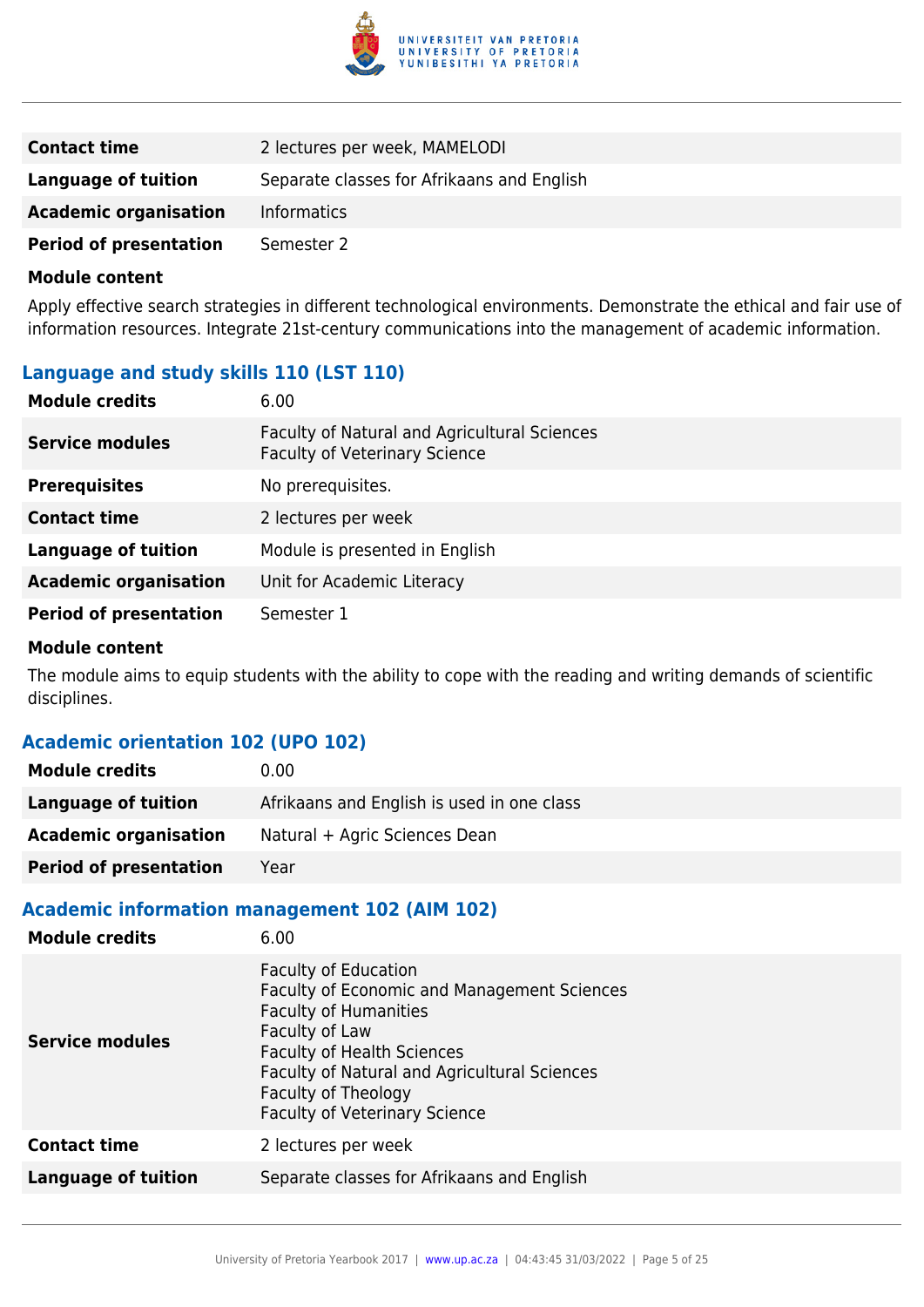

| <b>Academic organisation</b>  | <b>Information Science</b> |
|-------------------------------|----------------------------|
| <b>Period of presentation</b> | Semester 2                 |

Find, evaluate, process, manage and present information resources for academic purposes using appropriate technology. Apply effective search strategies in different technological environments. Demonstrate the ethical and fair use of information resources. Integrate 21st-century communications into the management of academic information.

# **Core modules**

#### **Biometry 120 (BME 120)**

| <b>Module credits</b>         | 16.00                                                                                                                                                        |
|-------------------------------|--------------------------------------------------------------------------------------------------------------------------------------------------------------|
| <b>Service modules</b>        | Faculty of Engineering, Built Environment and Information Technology<br>Faculty of Natural and Agricultural Sciences<br><b>Faculty of Veterinary Science</b> |
| <b>Prerequisites</b>          | At least 4 (50-59%) in Mathematics in the Grade 12 examination, or at least 50%<br>in both Statistics 113, 123                                               |
| <b>Contact time</b>           | 1 practical per week, 4 lectures per week                                                                                                                    |
| <b>Language of tuition</b>    | Separate classes for Afrikaans and English                                                                                                                   |
| <b>Academic organisation</b>  | <b>Statistics</b>                                                                                                                                            |
| <b>Period of presentation</b> | Semester 2                                                                                                                                                   |

#### **Module content**

Simple statistical analysis: Data collection and analysis: Samples, tabulation, graphical representation, describing location, spread and skewness. Introductory probability and distribution theory. Sampling distributions and the central limit theorem. Statistical inference: Basic principles, estimation and testing in the one- and two-sample cases (parametric and non-parametric). Introduction to experimental design. One- and twoway designs, randomised blocks. Multiple statistical analysis: Bivariate data sets: Curve fitting (linear and non-linear), growth curves. Statistical inference in the simple regression case. Categorical analysis: Testing goodness of fit and contingency tables. Multiple regression and correlation: Fitting and testing of models. Residual analysis. Computer literacy: Use of computer packages in data analysis and report writing.

#### **Plant biology 161 (BOT 161)**

| <b>Module credits</b>        | 8.00                                                                                                |
|------------------------------|-----------------------------------------------------------------------------------------------------|
| <b>Service modules</b>       | Faculty of Engineering, Built Environment and Information Technology<br><b>Faculty of Education</b> |
| <b>Prerequisites</b>         | <b>MLB 111 GS</b>                                                                                   |
| <b>Contact time</b>          | fortnightly practicals, 2 lectures per week                                                         |
| <b>Language of tuition</b>   | Separate classes for Afrikaans and English                                                          |
| <b>Academic organisation</b> | <b>Plant and Soil Sciences</b>                                                                      |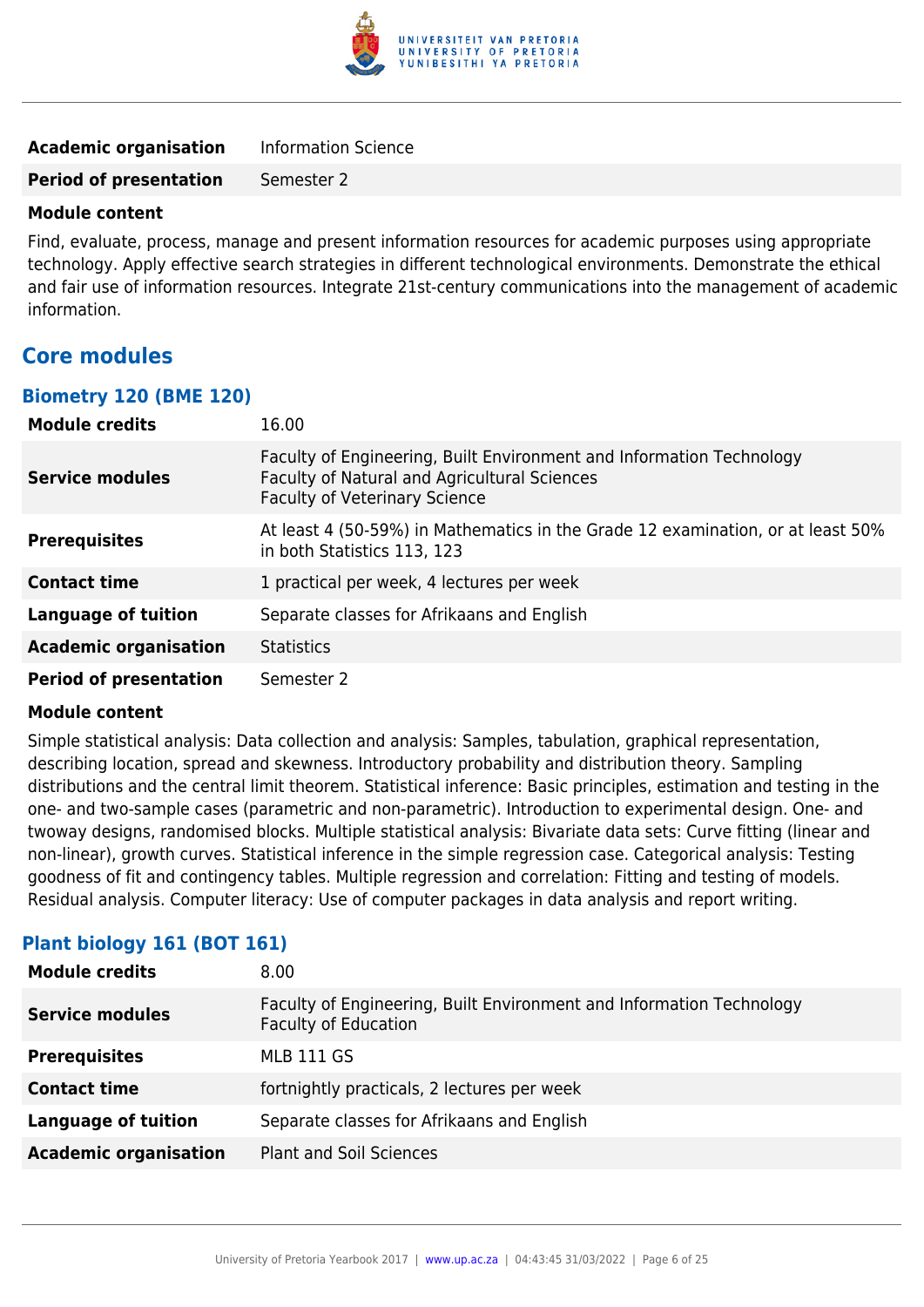

#### **Period of presentation** Semester 2

#### **Module content**

Basic plant structure and function; introductory plant taxonomy and plant systematics; principles of plant molecular biology and biotechnology; adaptation of plants to stress; medicinal compounds from plants; basic principles of plant ecology and their application in natural resource management.

# **General chemistry 117 (CMY 117)**

| <b>Module credits</b>         | 16.00                                                                                                                                                                            |
|-------------------------------|----------------------------------------------------------------------------------------------------------------------------------------------------------------------------------|
| Service modules               | Faculty of Engineering, Built Environment and Information Technology<br><b>Faculty of Education</b><br><b>Faculty of Health Sciences</b><br><b>Faculty of Veterinary Science</b> |
| <b>Prerequisites</b>          | Final Grade 12 marks of at least 60% for Mathematics and 60% for Physical<br>Sciences.                                                                                           |
| <b>Contact time</b>           | 1 practical per week, 4 lectures per week                                                                                                                                        |
| <b>Language of tuition</b>    | Separate classes for Afrikaans and English                                                                                                                                       |
| <b>Academic organisation</b>  | Chemistry                                                                                                                                                                        |
| <b>Period of presentation</b> | Semester 1                                                                                                                                                                       |

#### **Module content**

General introduction to inorganic, analytical and physical chemistry. Atomic structure and periodicity. Molecular structure and chemical bonding using the VSEOR model. Nomenclature of inorganic ions and compounds. Classification of reactions: precipitation, acid-base, redox reactions and gas-forming reactions. Mole concept and stoichiometric calculations concerning chemical formulas and chemical reactions. Principles of reactivity: energy and chemical reactions. Physical behaviour gases, liquids, solids and solutions and the role of intermolecular forces. Rate of reactions: Introduction to chemical kinetics.

#### **General chemistry 127 (CMY 127)**

| <b>Module credits</b>         | 16.00                                                                                                                                                                            |
|-------------------------------|----------------------------------------------------------------------------------------------------------------------------------------------------------------------------------|
| <b>Service modules</b>        | Faculty of Engineering, Built Environment and Information Technology<br><b>Faculty of Education</b><br><b>Faculty of Health Sciences</b><br><b>Faculty of Veterinary Science</b> |
| <b>Prerequisites</b>          | Natural and Agricultural Sciences students: CMY 117 GS or CMY 154 GS Health<br>Sciences students: none                                                                           |
| <b>Contact time</b>           | 1 practical per week, 4 lectures per week                                                                                                                                        |
| <b>Language of tuition</b>    | Separate classes for Afrikaans and English                                                                                                                                       |
| <b>Academic organisation</b>  | Chemistry                                                                                                                                                                        |
| <b>Period of presentation</b> | Semester 2                                                                                                                                                                       |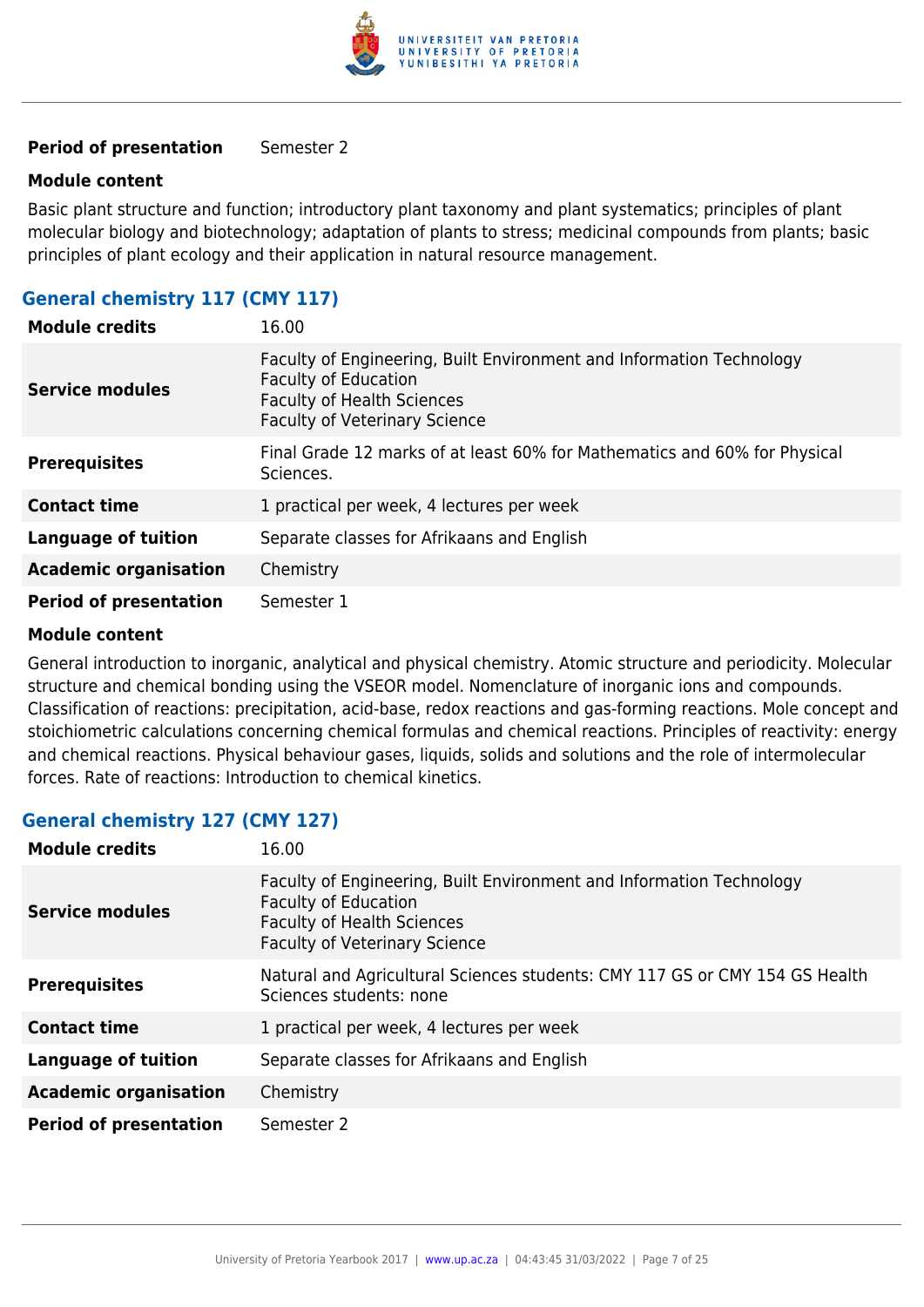

Theory: General physical-analytical chemistry: Chemical equilibrium, acids and bases, buffers, solubility equilibrium, entropy and free energy, electrochemistry. Organic chemistry: Structure (bonding), nomenclature, isomerism, introductory stereochemistry, introduction to chemical reactions and chemical properties of organic compounds and biological compounds, i.e. carbohydrates and aminoacids. Practical: Molecular structure (model building), synthesis and properties of simple organic compounds.

# **Introductory genetics 161 (GTS 161)**

| <b>Module credits</b>         | 8.00                                                                                                                                        |
|-------------------------------|---------------------------------------------------------------------------------------------------------------------------------------------|
| <b>Service modules</b>        | Faculty of Engineering, Built Environment and Information Technology<br><b>Faculty of Education</b><br><b>Faculty of Veterinary Science</b> |
| <b>Prerequisites</b>          | <b>MLB 111 GS</b>                                                                                                                           |
| <b>Contact time</b>           | fortnightly practicals, 2 lectures per week                                                                                                 |
| <b>Language of tuition</b>    | Separate classes for Afrikaans and English                                                                                                  |
| <b>Academic organisation</b>  | Genetics                                                                                                                                    |
| <b>Period of presentation</b> | Semester 2                                                                                                                                  |

#### **Module content**

Chromosomes and cell division. Principles of Mendelian inheritance: locus and alleles, dominance interactions and epistasis. Probability studies. Sex determination and sex linked traits. Pedigree analysis. Extranuclear inheritance. Genetic linkage and chromosome mapping. Chromosome variation.

#### **Introduction to microbiology 161 (MBY 161)**

| <b>Module credits</b>         | 8.00                                                                 |
|-------------------------------|----------------------------------------------------------------------|
| <b>Service modules</b>        | Faculty of Engineering, Built Environment and Information Technology |
| <b>Prerequisites</b>          | <b>MLB 111 GS</b>                                                    |
| <b>Contact time</b>           | 2 lectures per week, 1 practical per week                            |
| <b>Language of tuition</b>    | Separate classes for Afrikaans and English                           |
| <b>Academic organisation</b>  | Microbiology and Plant Path                                          |
| <b>Period of presentation</b> | Semester 2                                                           |

#### **Module content**

The module will introduce the student to the field of Microbiology. Basic Microbiological aspects that will be covered include introduction into the diversity of the microbial world (bacteria, archaea, eukaryotic microorganisms and viruses), basic principles of cell structure and function, microbial nutrition and microbial growth and growth control. Applications in Microbiology will be illustrated by specific examples i.e. bioremediation, animal-microbial symbiosis, plant-microbial symbiosis and the use of microorganisms in industrial microbiology. Wastewater treatment, microbial diseases and food will be introduced using specific examples.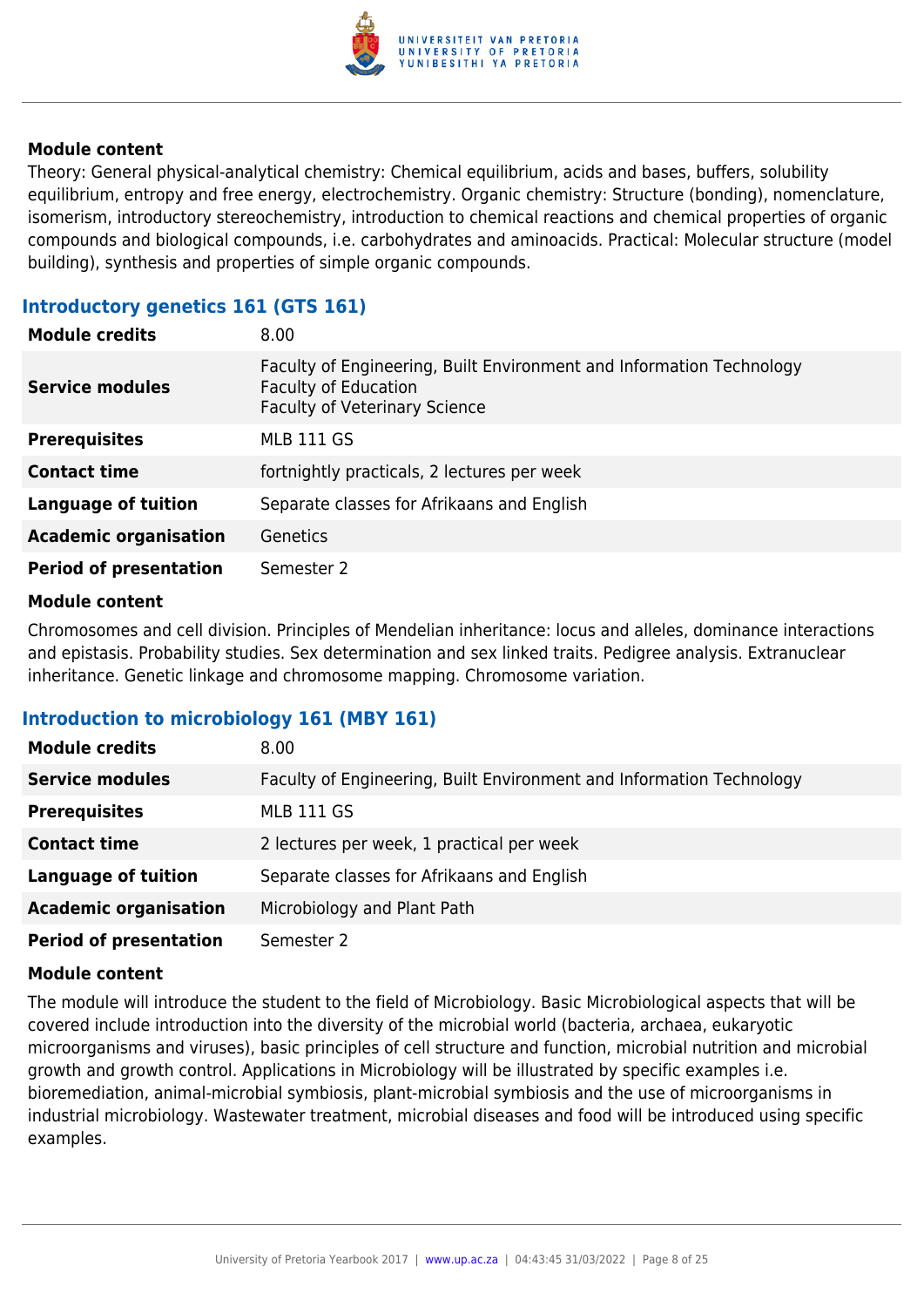

# **Molecular and cell biology 111 (MLB 111)**

| <b>Module credits</b>         | 16.00                                                                                                                                                                            |
|-------------------------------|----------------------------------------------------------------------------------------------------------------------------------------------------------------------------------|
| Service modules               | Faculty of Engineering, Built Environment and Information Technology<br><b>Faculty of Education</b><br><b>Faculty of Health Sciences</b><br><b>Faculty of Veterinary Science</b> |
| <b>Prerequisites</b>          | Refer to Regulation 1.2: A candidate who has passed Mathematics with at least<br>50% in the Grade 12 examination                                                                 |
| <b>Contact time</b>           | 4 lectures per week, 1 practical per week                                                                                                                                        |
| <b>Language of tuition</b>    | Separate classes for Afrikaans and English                                                                                                                                       |
| <b>Academic organisation</b>  | Genetics                                                                                                                                                                         |
| <b>Period of presentation</b> | Semester 1                                                                                                                                                                       |

#### **Module content**

Introductory study of the ultra structure, function and composition of representative cells and cell components. General principles of cell metabolism, molecular genetics, cell growth, cell division and differentiation.

# **Physics for biology students 131 (PHY 131)**

| <b>Module credits</b>         | 16.00                                                                                                              |
|-------------------------------|--------------------------------------------------------------------------------------------------------------------|
| <b>Service modules</b>        | <b>Faculty of Education</b><br><b>Faculty of Health Sciences</b><br><b>Faculty of Veterinary Science</b>           |
| <b>Prerequisites</b>          | Refer to Regulation 1.2: A candidate must have passed Mathematics with at least<br>50% in the Grade 12 examination |
| <b>Contact time</b>           | 1 practical per week, 4 lectures per week, 1 discussion class per week                                             |
| <b>Language of tuition</b>    | Separate classes for Afrikaans and English                                                                         |
| <b>Academic organisation</b>  | Physics                                                                                                            |
| <b>Period of presentation</b> | Semester 1                                                                                                         |

#### **Module content**

Units, vectors, one dimensional kinematics, dynamics, work, equilibrium, sound, liquids, heat, thermodynamic processes, electric potential and capacitance, direct current and alternating current, optics, modern physics, radio activity.

| <b>Module credits</b>  | 16.00                                                                                                                                       |
|------------------------|---------------------------------------------------------------------------------------------------------------------------------------------|
| <b>Service modules</b> | Faculty of Engineering, Built Environment and Information Technology<br><b>Faculty of Education</b><br><b>Faculty of Veterinary Science</b> |
| <b>Prerequisites</b>   | Refer to Regulation 1.2: At least 50% for Mathematics in the Grade 12<br>examination.                                                       |

#### **Mathematics 134 (WTW 134)**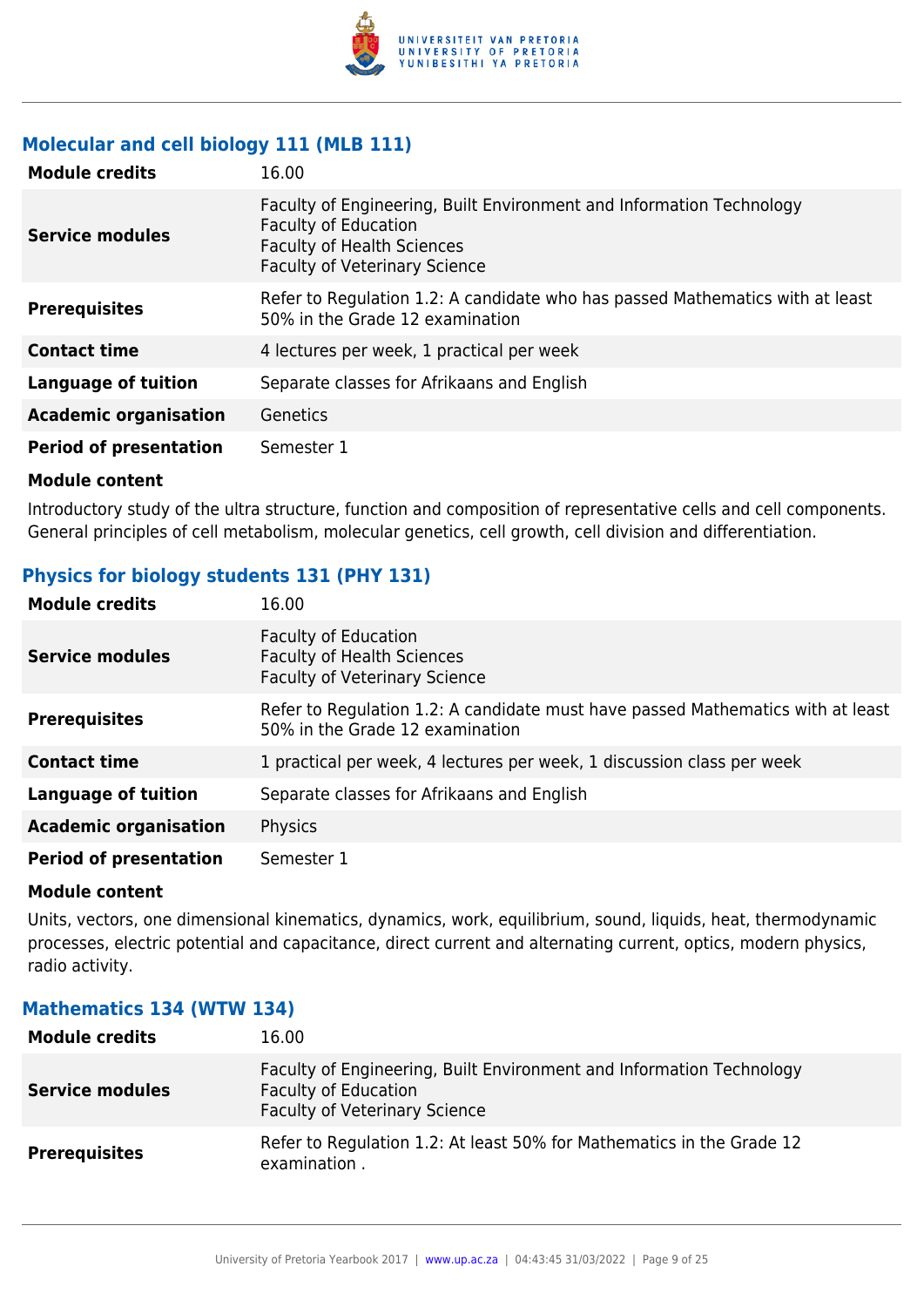

| <b>Contact time</b>           | 4 lectures per week, 1 tutorial per week   |
|-------------------------------|--------------------------------------------|
| Language of tuition           | Separate classes for Afrikaans and English |
| <b>Academic organisation</b>  | <b>Mathematics and Applied Maths</b>       |
| <b>Period of presentation</b> | Semester 1                                 |

\*Students will not be credited for more than one of the following modules for their degree: WTW 134, WTW 165, WTW 114, WTW 158. WTW 134 does not lead to admission to Mathematics at 200 level and is intended for students who require Mathematics at 100 level only. WTW 134 is offered as WTW 165 in the second semester only to students who have applied in the first semester of the current year for the approximately 65 MBChB, or the 5-6 BChD places becoming available in the second semester and who were therefore enrolled for MGW 112 in the first semester of the current year.

Functions, derivatives, interpretation of the derivative, rules of differentiation, applications of differentiation, integration, interpretation of the definite integral, applications of integration. Matrices, solutions of systems of equations. All topics are studied in the context of applications.

## **Animal diversity 161 (ZEN 161)**

| <b>Module credits</b>         | 8.00                                                         |
|-------------------------------|--------------------------------------------------------------|
| <b>Service modules</b>        | Faculty of Education<br><b>Faculty of Veterinary Science</b> |
| <b>Prerequisites</b>          | MLB 111 GS or TDH                                            |
| <b>Contact time</b>           | 2 lectures per week, fortnightly practicals                  |
| <b>Language of tuition</b>    | Separate classes for Afrikaans and English                   |
| <b>Academic organisation</b>  | Zoology and Entomology                                       |
| <b>Period of presentation</b> | Semester 2                                                   |

#### **Module content**

Animal classification, phylogeny, organization and terminology. Evolution of the various animal phyla, morphological characteristics and life cycles of parasitic and non-parasitic animals. Structure and function of reproductive, respiratory, excretory, circulatory and digestive systems.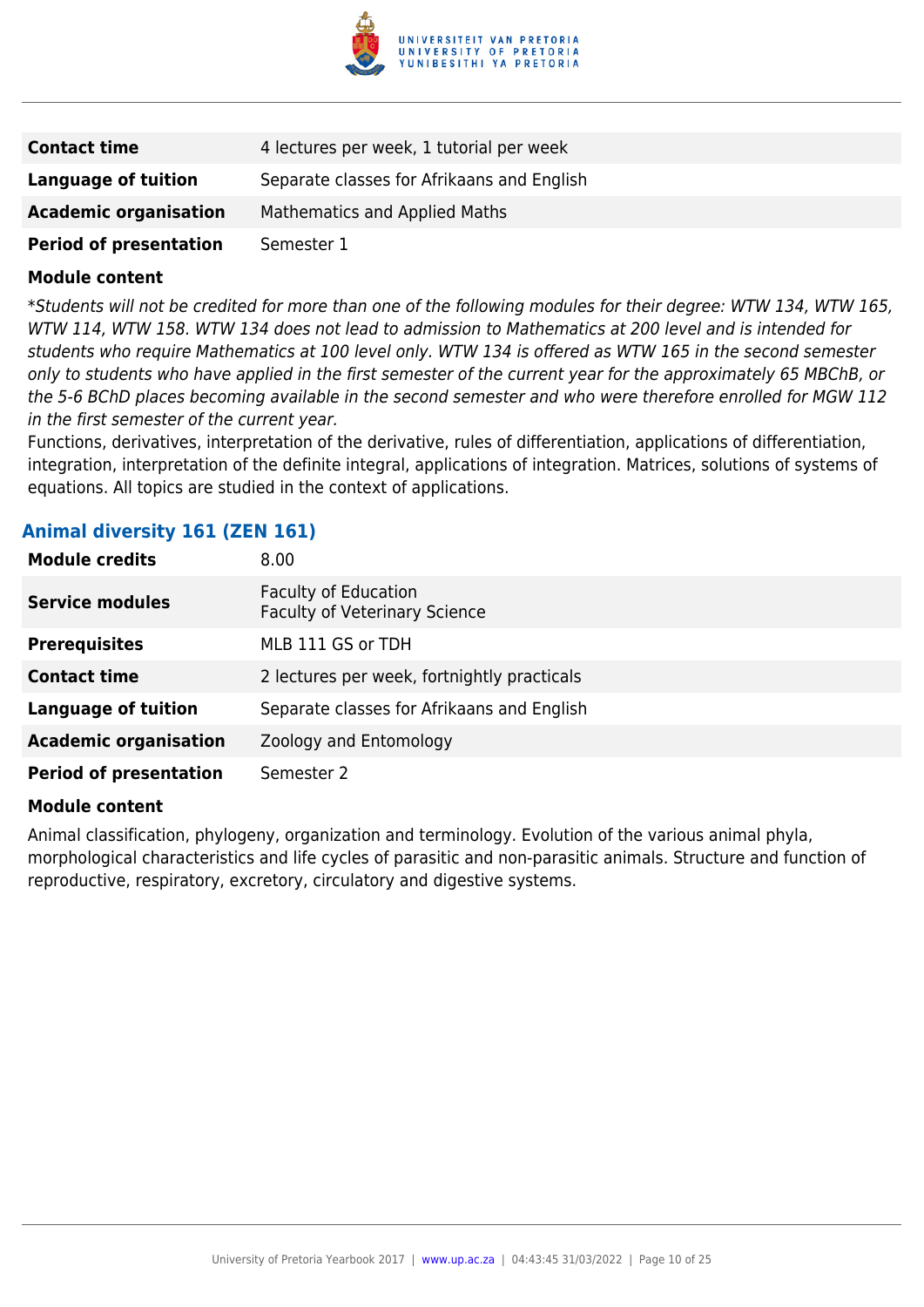

# Curriculum: Year 2

**Minimum credits: 144**

#### **Minimum credits:**

 $Core = 144$ 

# **Core modules**

#### **Introduction to proteins and enzymes 251 (BCM 251)**

| <b>Module credits</b>         | 12.00                                             |
|-------------------------------|---------------------------------------------------|
| <b>Service modules</b>        | <b>Faculty of Health Sciences</b>                 |
| <b>Prerequisites</b>          | [CMY117 GS] and [CMY127 GS] and [MLB111 GS]       |
| <b>Contact time</b>           | 2 lectures per week, 90 minute practical per week |
| <b>Language of tuition</b>    | Afrikaans and English is used in one class        |
| <b>Academic organisation</b>  | Biochemistry                                      |
| <b>Period of presentation</b> | Semester 1                                        |

#### **Module content**

Structural and ionic properties of amino acids. Peptides, the peptide bond, primary, secondary, tertiary and quaternary structure of proteins. Interactions that stabilise protein structure, denaturation and renaturation of proteins. Introduction to methods for the purification of proteins, amino acid composition, and sequence determinations. Introduction to enzyme kinetics and enzyme inhibition. Allosteric enzymes, regulation of enzyme activity, active centres and mechanisms of enzyme catalysis. Examples of industrial applications of enzymes. Practical training in laboratory techniques and Good Laboratory Practice. Techniques for the quantitative and qualitative analysis of biological molecules. Processing and presentation of scientific data.

# **Carbohydrate metabolism 252 (BCM 252)**

| <b>Module credits</b>         | 12.00                                                            |
|-------------------------------|------------------------------------------------------------------|
| <b>Service modules</b>        | <b>Faculty of Education</b><br><b>Faculty of Health Sciences</b> |
| <b>Prerequisites</b>          | [CMY117 GS] and [CMY127 GS] and [MLB111 GS]                      |
| <b>Contact time</b>           | 90 minute practical per week, 2 lectures per week                |
| <b>Language of tuition</b>    | Afrikaans and English is used in one class                       |
| <b>Academic organisation</b>  | Biochemistry                                                     |
| <b>Period of presentation</b> | Semester 1                                                       |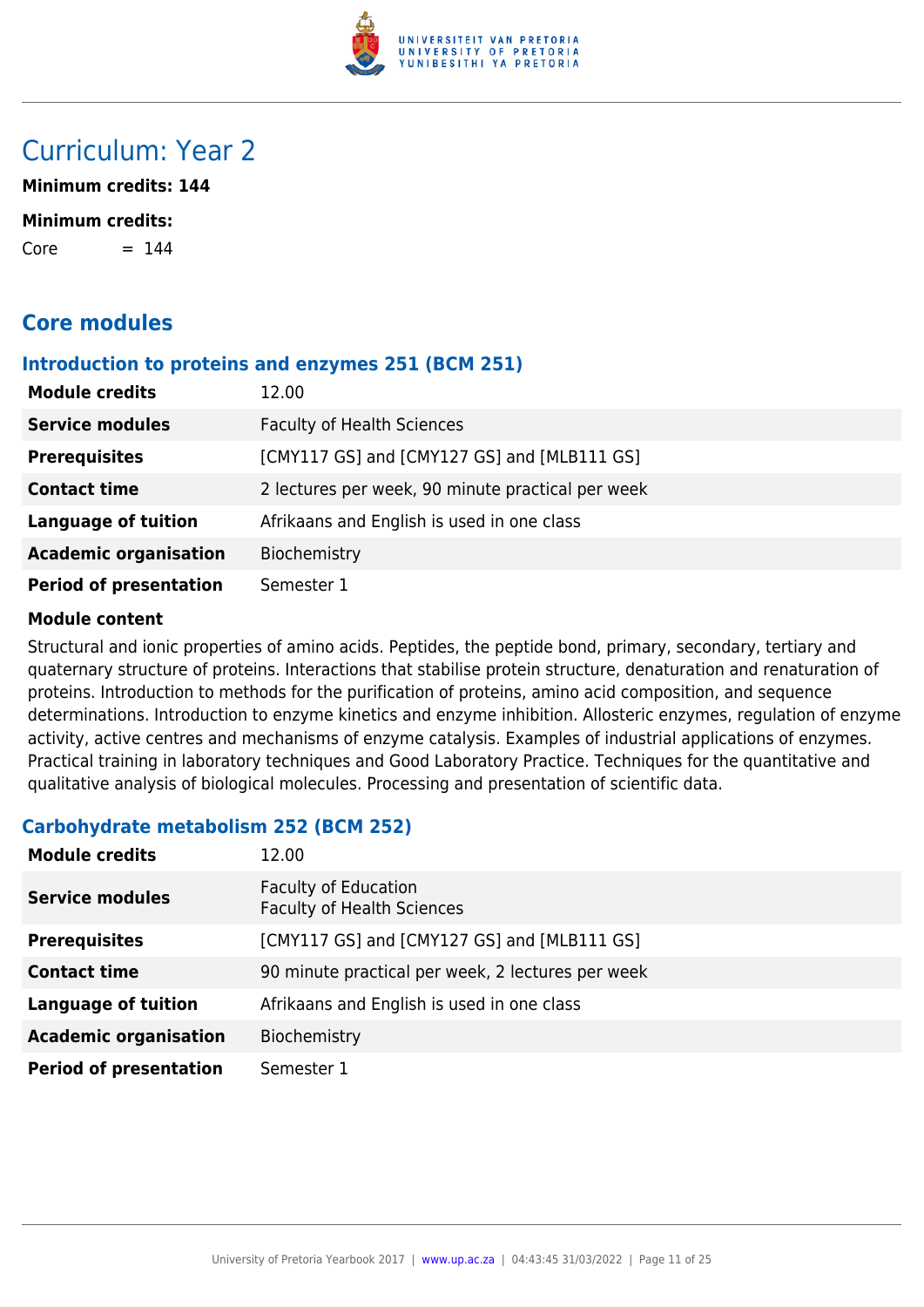

Biochemistry of carbohydrates. Thermodynamics and bioenergetics. Glycolysis, citric acid cycle and electron transport. Glycogen metabolism, pentose-phosphate pathway, gluconeogenesis and photosynthesis. Practical training in study and analysis of metabolic pathways and enzymes. Scientific method and design: Hypothesis design and testing, method design and scientific controls.

# **Lipid and nitrogen metabolism 261 (BCM 261)**

| <b>Module credits</b>         | 12.00                                             |
|-------------------------------|---------------------------------------------------|
| <b>Service modules</b>        | <b>Faculty of Health Sciences</b>                 |
| <b>Prerequisites</b>          | [CMY117 GS] and [CMY127 GS] and [MLB111 GS]       |
| <b>Contact time</b>           | 2 lectures per week, 90 minute practical per week |
| <b>Language of tuition</b>    | Afrikaans and English is used in one class        |
| <b>Academic organisation</b>  | Biochemistry                                      |
| <b>Period of presentation</b> | Semester 2                                        |

#### **Module content**

Biochemistry of lipids, membrane structure, anabolism and catabolism of lipids. Nitrogen metabolism, amino acid biosynthesis and catabolism. Biosynthesis of neurotransmitters, pigments, hormones and nucleotides from amino acids. Catabolism of pureness and pyrimidines. Therapeutic agents directed against nucleotide metabolism. Examples of inborn errors of metabolism of nitrogen containing compounds. The urea cycle, nitrogen excretion. Practical training in scientific writing skills: evaluation of a scientific report. Techniques for separation and analysis of biological molecules

#### **Biochemical principles of nutrition and toxicology 262 (BCM 262)**

| <b>Module credits</b>         | 12.00                                             |
|-------------------------------|---------------------------------------------------|
| <b>Service modules</b>        | <b>Faculty of Health Sciences</b>                 |
| <b>Prerequisites</b>          | [CMY117 GS] and [CMY127 GS] and [MLB111 GS]       |
| <b>Contact time</b>           | 2 lectures per week, 90 minute practical per week |
| <b>Language of tuition</b>    | Afrikaans and English is used in one class        |
| <b>Academic organisation</b>  | Biochemistry                                      |
| <b>Period of presentation</b> | Semester 2                                        |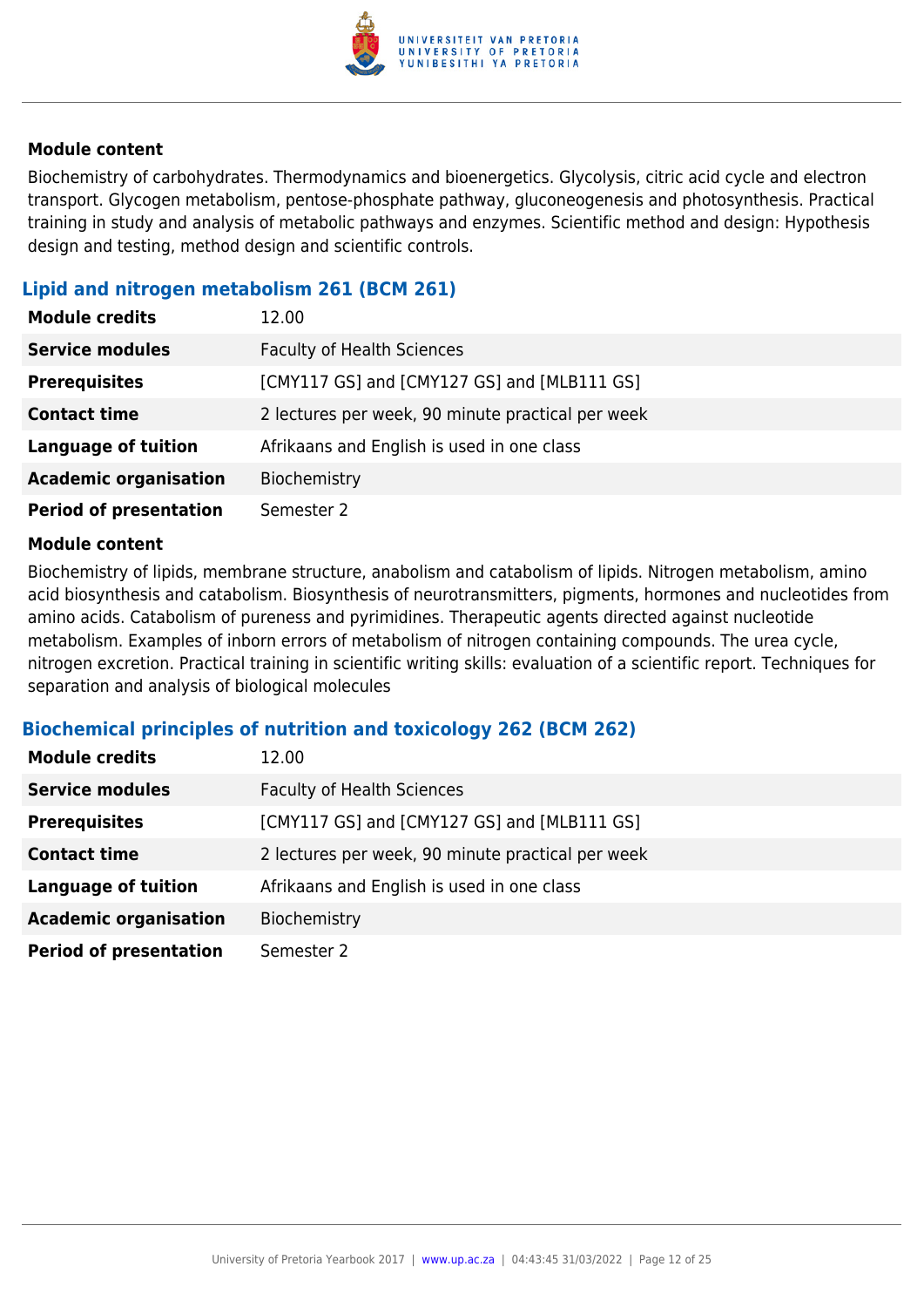

Biochemistry of nutrition and toxicology. Proximate analysis of nutrients. Review of energy requirements and expenditure. Respiratory quotient. Requirements and function of water, vitamins and minerals. Interpretation and modification of RDA values for specific diets, eg growth, exercise, pregnancy and lactation, aging and starvation. Interactions between nutrients. Comparison of monogastric and ruminant metabolism. Cholesterol, polyunsaturated, essential fatty acids and dietary anti-oxidants. Oxidation of fats. Biochemical mechanisms of water- and fat-soluble vitamins and assessment of vitamin status. Mineral requirements, biochemical mechanisms, imbalances and diarrhoea. Biochemistry of xenobiotics: absorption, distribution, metabolism and excretion (ADME); detoxification reactions: oxidation/reduction (Phase I), conjugations (Phase II), export from cells (Phase III); factors affecting metabolism and disposition. Toxic responses: tissue damage and physiological effects, teratogenesis, immunotoxicity, mutagenesis and carcinogenesis. Examples of toxins: biochemical mechanisms of common toxins and their antidotes. Antibiotics and resistance. Natural toxins from fungi, plants and animals: goitrogens, cyanogens, cholineesterase inhibitors, ergotoxin, aflatoxins Practical training in analyses of nutrients, fatty acids separations, antioxidant determination, and enzyme activity measurements, PO ratio of mitochondria, electrophoresis, extraction, solubility and gel permeation techniques.

# **Introductory and neurophysiology 211 (FLG 211)**

| <b>Module credits</b>         | 12.00                                        |
|-------------------------------|----------------------------------------------|
| <b>Service modules</b>        | Faculty of Natural and Agricultural Sciences |
| <b>Prerequisites</b>          | CMY 117, CMY 127, MLB 111 and PHY 131        |
| <b>Contact time</b>           | 2 lectures per week, 1 practical per week    |
| <b>Language of tuition</b>    | Module is presented in English               |
| <b>Academic organisation</b>  | Physiology                                   |
| <b>Period of presentation</b> | Semester 1                                   |

#### **Module content**

Orientation in physiology, homeostasis, cells and tissue, muscle and neurophysiology, cerebrospinal fluid and the special senses.

Practical work: Practical exercises to complement the theory.

#### **Circulatory physiology 212 (FLG 212)**

| 12.00                                        |
|----------------------------------------------|
| Faculty of Natural and Agricultural Sciences |
| CMY 117, CMY 127, MLB 111 and PHY 131        |
| 1 practical per week, 2 lectures per week    |
| Module is presented in English               |
| Physiology                                   |
| Semester 1                                   |
|                                              |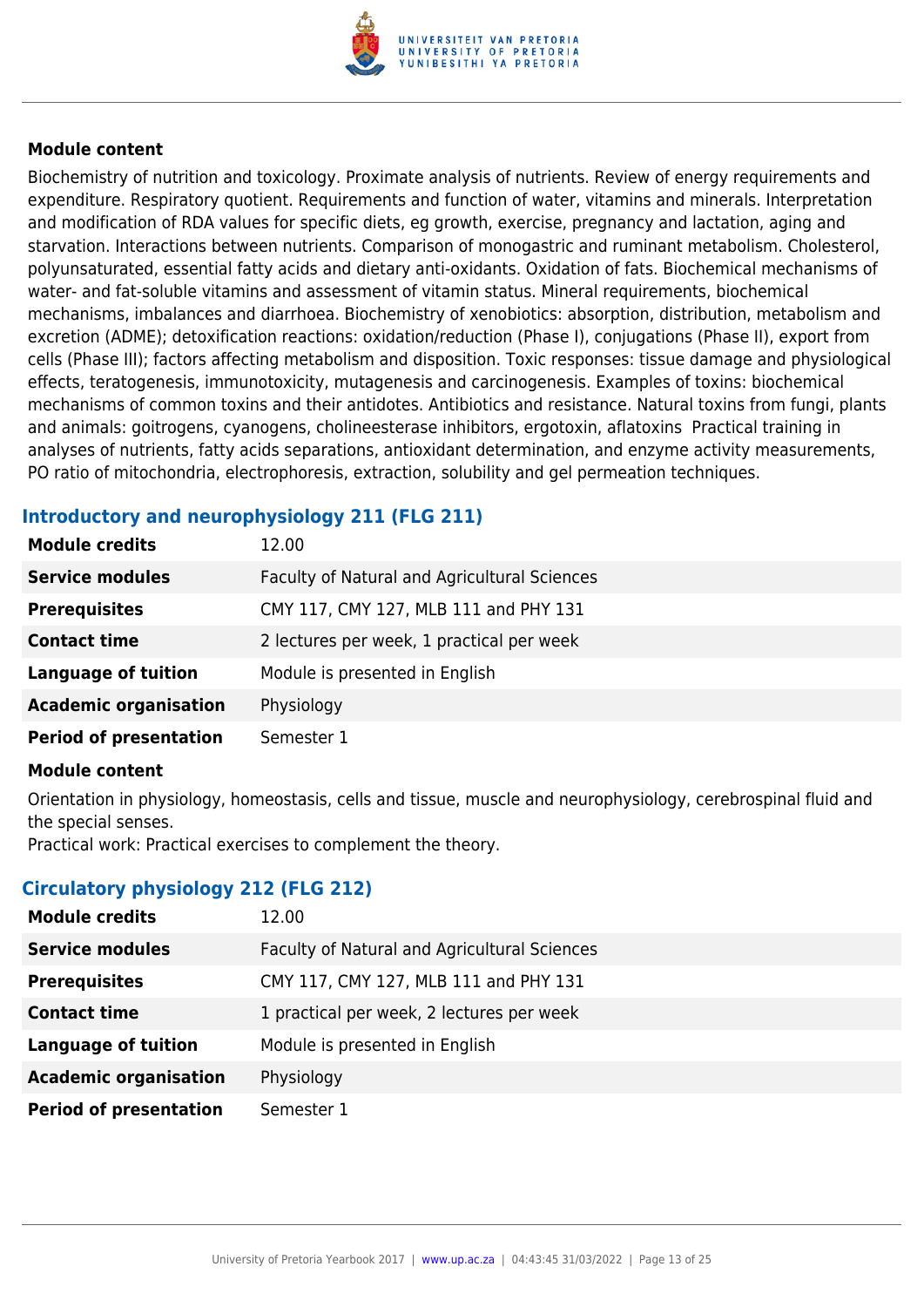

Body fluids; haematology; cardiovascular physiology and the lymphatic system. Practical work: Practical exercises to complement the theory.

## **Lung and renal physiology, acid-base balance and temperature 221 (FLG 221)**

| <b>Module credits</b>         | 12.00                                        |
|-------------------------------|----------------------------------------------|
| <b>Service modules</b>        | Faculty of Natural and Agricultural Sciences |
| <b>Prerequisites</b>          | <b>FLG 211 and FLG 212</b>                   |
| <b>Contact time</b>           | 2 lectures per week, 1 practical per week    |
| <b>Language of tuition</b>    | Module is presented in English               |
| <b>Academic organisation</b>  | Physiology                                   |
| <b>Period of presentation</b> | Semester 2                                   |

#### **Module content**

Structure, gas exchange and non-respiratory functions of the lungs; structure, excretory and non-urinary functions of the kidneys, acid-base balance, as well as the skin and body temperature control. Practical work: Practical exercises to complement the theory.

## **Digestion, endocrinology and reproductive systems 222 (FLG 222)**

| <b>Module credits</b>         | 12.00                                        |
|-------------------------------|----------------------------------------------|
| <b>Service modules</b>        | Faculty of Natural and Agricultural Sciences |
| <b>Prerequisites</b>          | <b>FLG 211 and FLG 212</b>                   |
| <b>Contact time</b>           | 1 practical per week, 2 lectures per week    |
| <b>Language of tuition</b>    | Module is presented in English               |
| <b>Academic organisation</b>  | Physiology                                   |
| <b>Period of presentation</b> | Semester 2                                   |

#### **Module content**

Nutrition, digestion and metabolism; hormonal control of the body functions and the reproductive systems. Practical work: Practical exercises to complement the theory.

# **Molecular genetics 251 (GTS 251)**

| <b>Module credits</b>        | 12.00                                                                                               |
|------------------------------|-----------------------------------------------------------------------------------------------------|
| <b>Service modules</b>       | Faculty of Engineering, Built Environment and Information Technology<br><b>Faculty of Education</b> |
| <b>Prerequisites</b>         | GTS 161 GS                                                                                          |
| <b>Contact time</b>          | fortnightly practicals, 2 lectures per week                                                         |
| <b>Language of tuition</b>   | Module is presented in English                                                                      |
| <b>Academic organisation</b> | Genetics                                                                                            |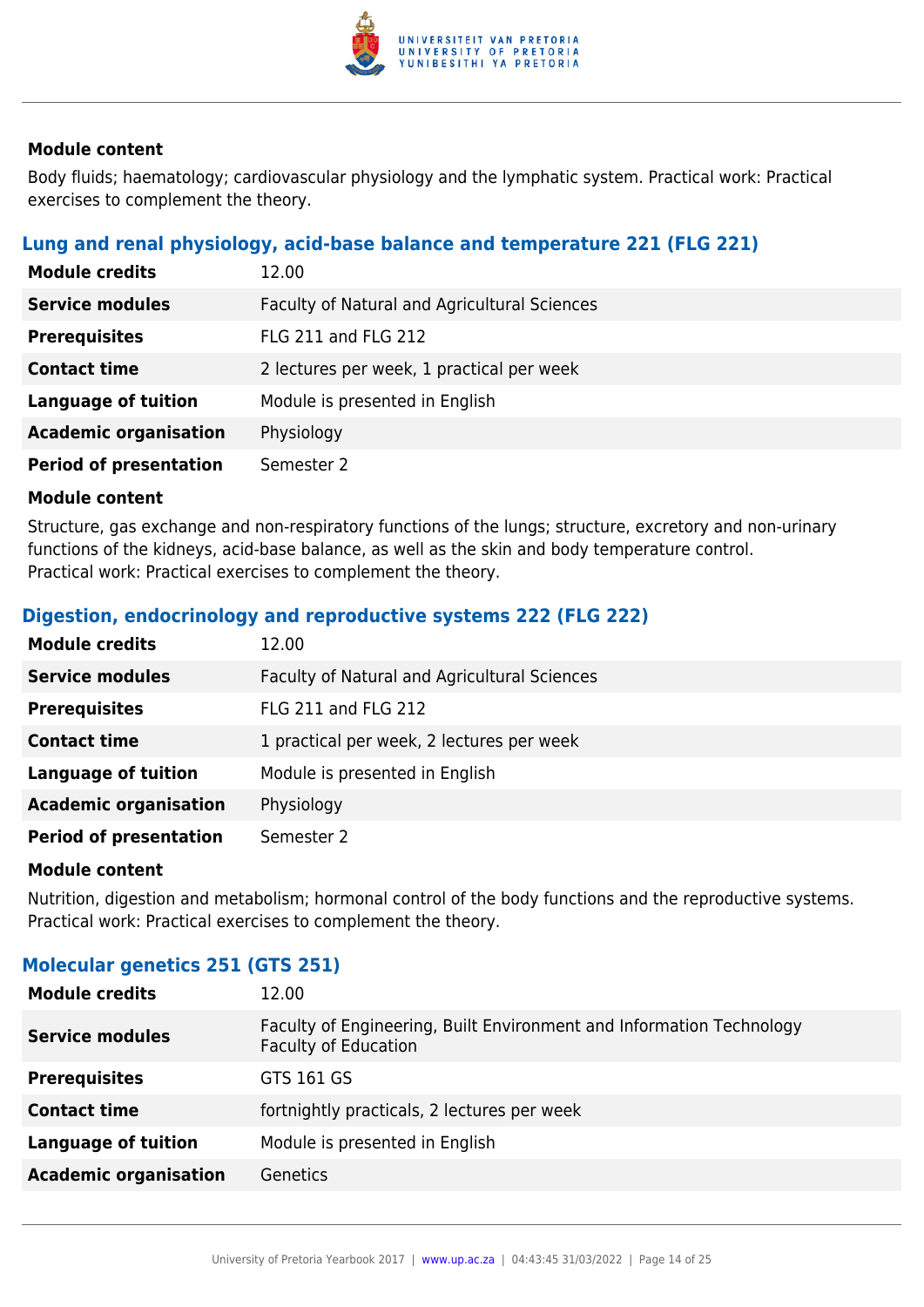

#### **Period of presentation** Semester 1

#### **Module content**

Chemical nature of DNA. Replication transcription, RNA processing and translation. Control of gene expression in prokaryotes and eukaryotes. Recombinant DNA technology and its applications in gene analysis and manipulation.

## **Genetic diversity and evolution 261 (GTS 261)**

| <b>Module credits</b>         | 12.00                                                                                               |
|-------------------------------|-----------------------------------------------------------------------------------------------------|
| <b>Service modules</b>        | Faculty of Engineering, Built Environment and Information Technology<br><b>Faculty of Education</b> |
| <b>Prerequisites</b>          | GTS 251 GS                                                                                          |
| <b>Contact time</b>           | 2 lectures per week, fortnightly practicals                                                         |
| <b>Language of tuition</b>    | Module is presented in English                                                                      |
| <b>Academic organisation</b>  | <b>Genetics</b>                                                                                     |
| <b>Period of presentation</b> | Semester 2                                                                                          |

#### **Module content**

Chromosome structure and transposable elements. Mutation and DNA repair. Genomics and proteomics. Organelle genomes. Introduction to genetic analysis of populations: allele and genotypic frequencies, Hardy Weinberg Law, its extensions and implications for different mating systems. Introduction to quantitative and evolutionary genetics.

#### **Bacteriology 251 (MBY 251)**

| <b>Module credits</b>         | 12.00                                                                |
|-------------------------------|----------------------------------------------------------------------|
| <b>Service modules</b>        | Faculty of Engineering, Built Environment and Information Technology |
| <b>Prerequisites</b>          | <b>MBY 161 GS</b>                                                    |
| <b>Contact time</b>           | 2 lectures per week, 1 practical per week                            |
| <b>Language of tuition</b>    | Module is presented in English                                       |
| <b>Academic organisation</b>  | Microbiology and Plant Path                                          |
| <b>Period of presentation</b> | Semester 1                                                           |

#### **Module content**

Growth, replication and survival of bacteria, Energy sources, harvesting from light versus oxidation, regulation of catabolic pathways, chemotaxis. Nitrogen metabolism, iron-scavenging. Alternative electron acceptors: denitrification, sulphate reduction, methanogenesis. Bacterial evolution, systematic and genomics. Biodiversity; bacteria occurring in the natural environment (soil, water and air), associated with humans, animals, plants, and those of importance in foods and in the water industry.

#### **Mycology 261 (MBY 261)**

**Module credits** 12.00

University of Pretoria Yearbook 2017 | [www.up.ac.za](https://www.up.ac.za/yearbooks/home) | 04:43:45 31/03/2022 | Page 15 of 25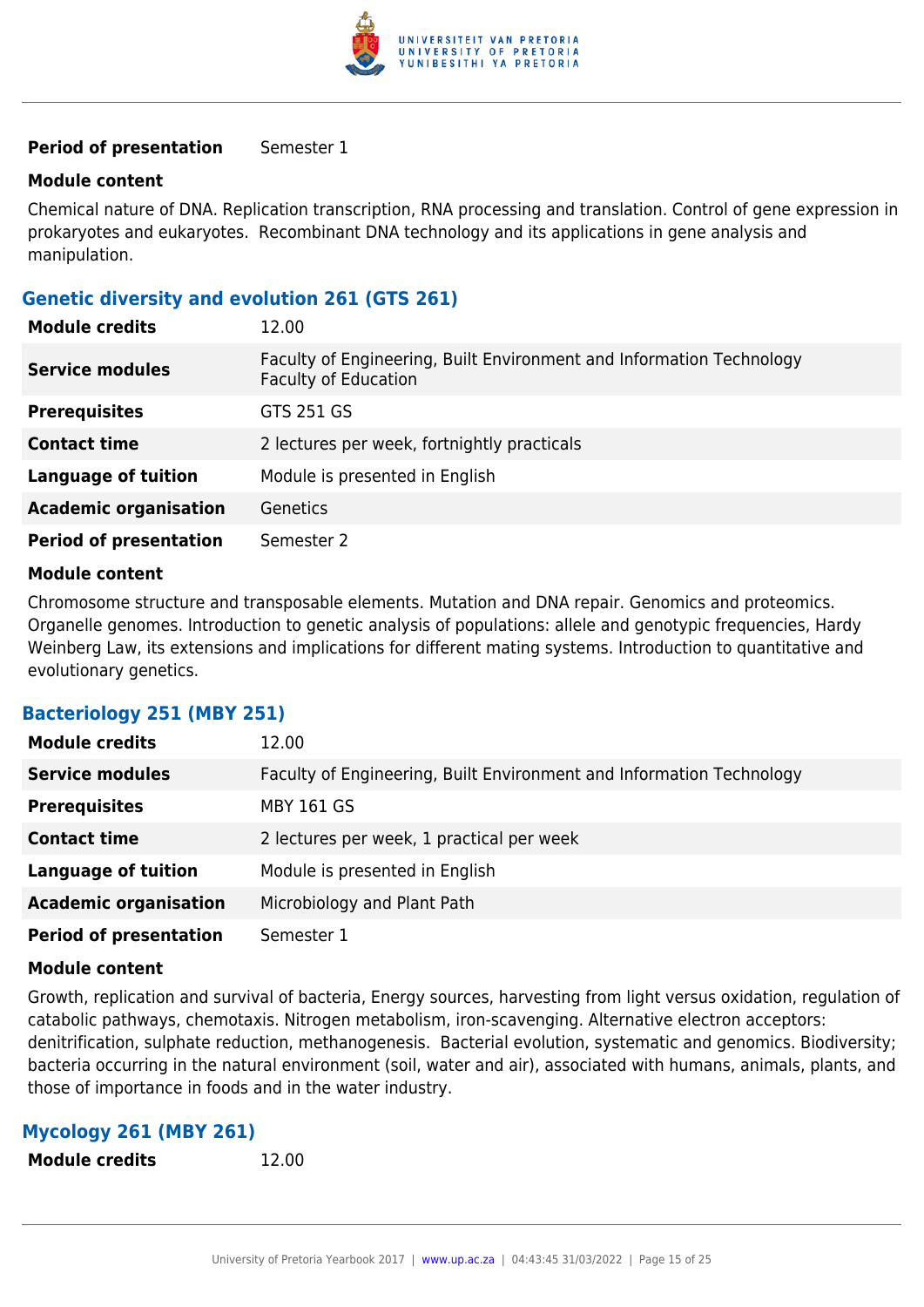

| <b>Service modules</b>        | Faculty of Engineering, Built Environment and Information Technology |
|-------------------------------|----------------------------------------------------------------------|
| <b>Prerequisites</b>          | MBY 161                                                              |
| <b>Contact time</b>           | 1 practical per week, 2 lectures per week                            |
| <b>Language of tuition</b>    | Module is presented in English                                       |
| <b>Academic organisation</b>  | Microbiology and Plant Path                                          |
| <b>Period of presentation</b> | Semester 2                                                           |

Organisation and molecular architecture of fungal thalli, chemistry of the fungal cell. Chemical and physiological requirements for growth and nutrient acquisition. Mating and meiosis; spore development; spore dormancy, dispersal and germination. Fungi as saprobes in soil, air, plant, aquatic and marine ecosystems; role of fungi as decomposers and in the deterioration of materials; fungi as predators and parasites; mycoses, mycetisms and mycotoxicoses; fungi as symbionts of plants, insects and animals. Applications of fungi in biotechnology.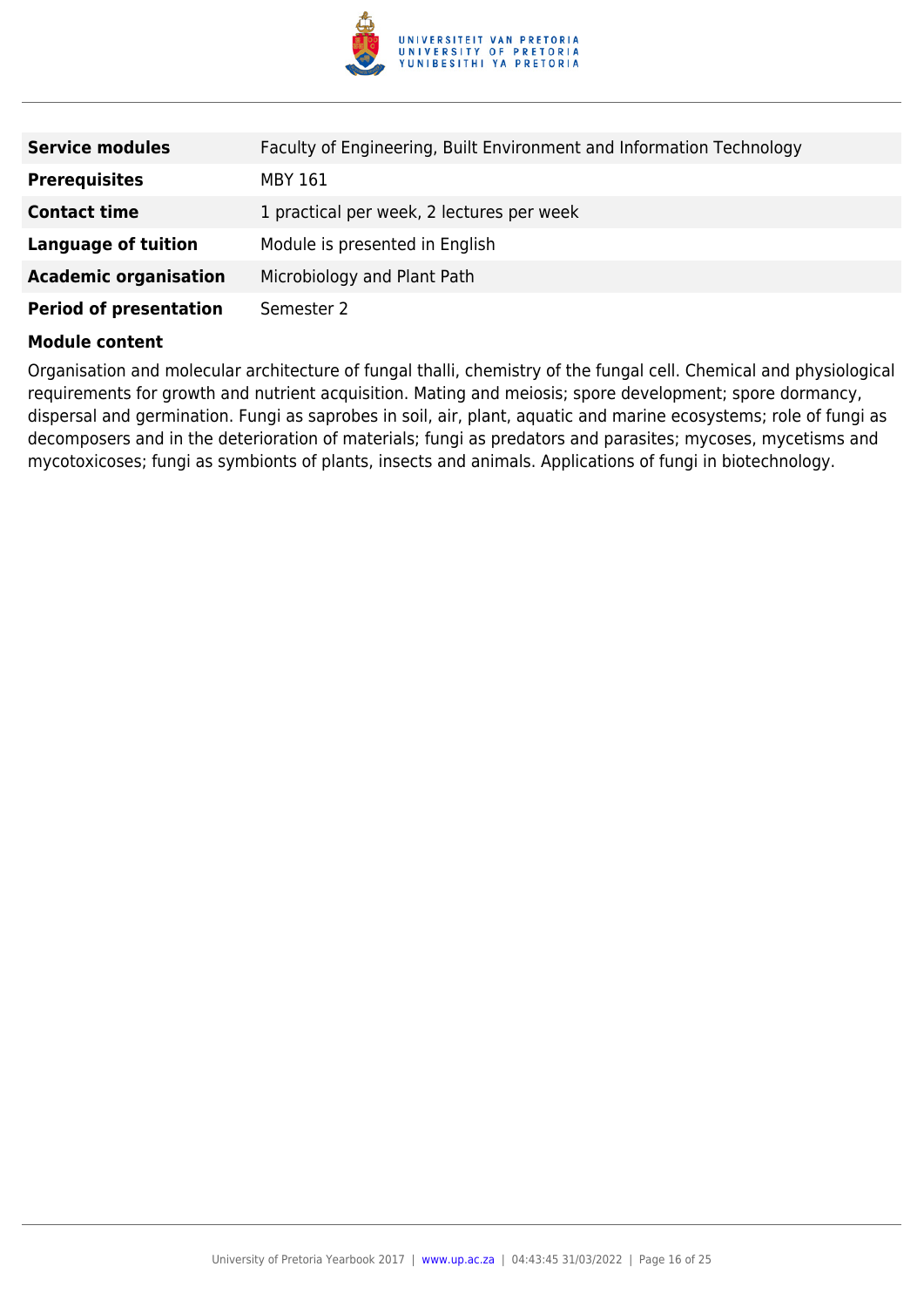

# Curriculum: Final year

## **Minimum credits: 144**

#### **Minimum credits:**

 $Core = 72$ 

Elective  $= 72$ 

#### **Additional information:**

#### **Single major track:**

Electives may be chosen from any combination of: BCM 356, BCM 357, BCM 367, BCM 368, BOT 365, BTC 361, FAR 381, FAR 382, MBY 351, MBY 355, MBY 364 and MBY 365.

#### **Dual major track:**

Genetics and **Physiology** combination: Students must take [FLG 330 + FLG 327 + FLG 331 + FLG 332] to a total value of 72 credits.

# **Core modules**

## **Eukaryotic gene control and development 351 (GTS 351)**

| <b>Module credits</b>         | 18.00                                     |
|-------------------------------|-------------------------------------------|
| <b>Prerequisites</b>          | GTS 251 GS and GTS 261 GS                 |
| <b>Contact time</b>           | 1 practical per week, 2 lectures per week |
| <b>Language of tuition</b>    | Module is presented in English            |
| <b>Academic organisation</b>  | <b>Genetics</b>                           |
| <b>Period of presentation</b> | Semester 1                                |

#### **Module content**

Regulation of gene expression in eukaryotes: regulation at the genome, transcription, RNA processing and translation levels. DNA elements and protein factors involved in gene control. The role of chromatin structure and epigenetic changes. Technology and experimental approaches used in studying eukaryotic gene control. Applications of the principles of gene controlin embryonic development and differentiation, cancer and other diseases in humans.

#### **Genome evolution and phylogenetics 354 (GTS 354)**

| <b>Module credits</b>         | 18.00                                                                |
|-------------------------------|----------------------------------------------------------------------|
| <b>Service modules</b>        | Faculty of Engineering, Built Environment and Information Technology |
| <b>Prerequisites</b>          | GTS 251 GS and GTS 261 GS                                            |
| <b>Contact time</b>           | 1 practical per week, 2 lectures per week                            |
| <b>Language of tuition</b>    | Module is presented in English                                       |
| <b>Academic organisation</b>  | Genetics                                                             |
| <b>Period of presentation</b> | Semester 1                                                           |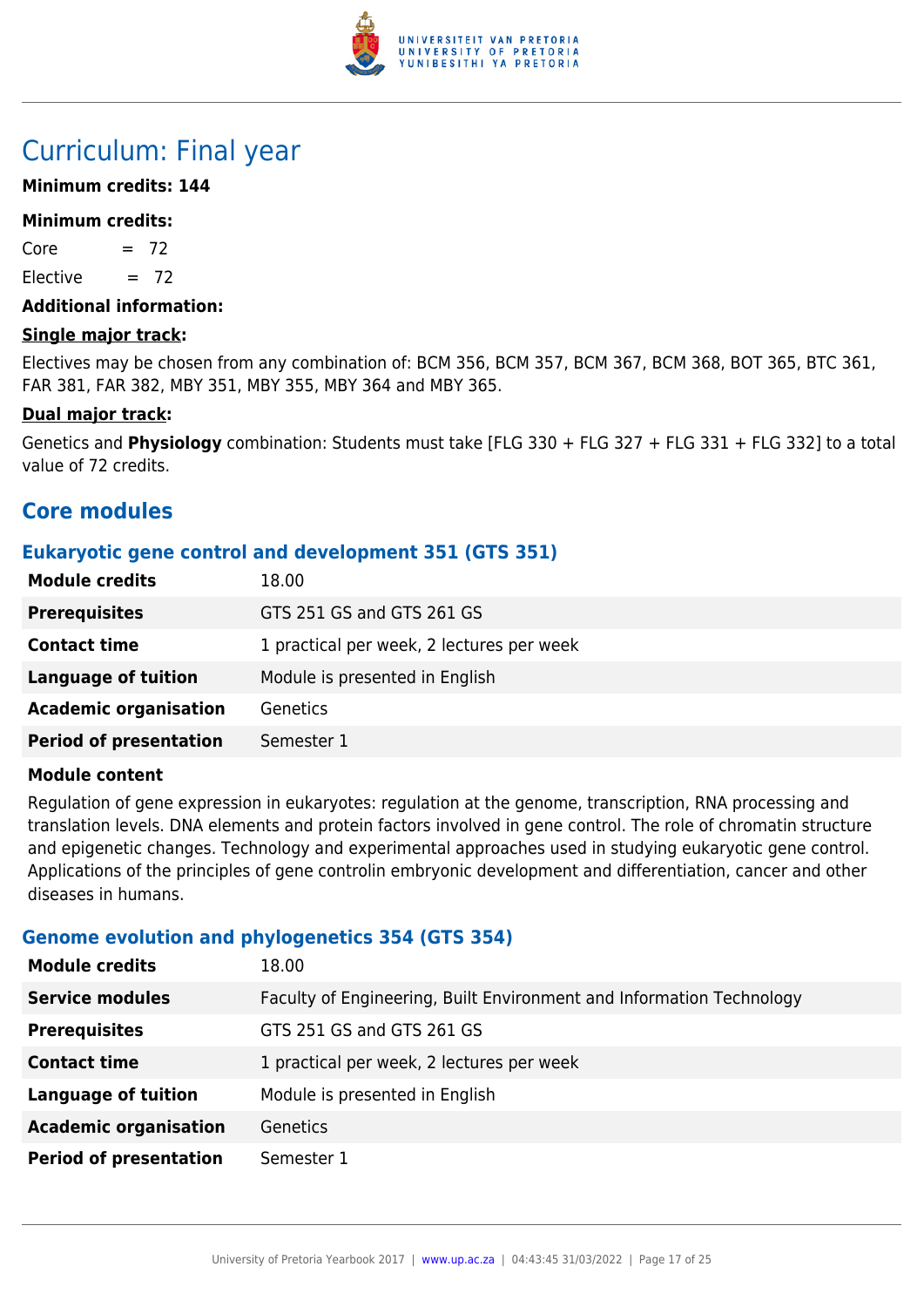

Mechanisms involved in the evolutions of genomes. Comparison of the molecular organisation of viral, archaea, eubacterial and eukarytotic genomes. Genome project design, DNA sequencing methods and annotation. Molecular evolution. Phylogenetic inference methods. Applications of phylogenetics and contemporary genome research.

#### **Population and evolutionary genetics 367 (GTS 367)**

| <b>Module credits</b>         | 18.00                                                                |
|-------------------------------|----------------------------------------------------------------------|
| <b>Service modules</b>        | Faculty of Engineering, Built Environment and Information Technology |
| <b>Prerequisites</b>          | GTS 251 and GTS 261                                                  |
| <b>Contact time</b>           | 1 practical per week, 2 lectures per week                            |
| <b>Language of tuition</b>    | Module is presented in English                                       |
| <b>Academic organisation</b>  | Genetics                                                             |
| <b>Period of presentation</b> | Semester 2                                                           |

#### **Module content**

Genetic and phenotypic variation. Organisation of genetic variation. Random genetic drift. Mutation and the neutral theory. Darwinian selection. Inbreeding, population subdivision and migration. Evolutionary quantitative genetics. Population genomics. Human population genetics. Levels of selection and individuality. Arms races and irreversibility. Complexity. Applied evolution.

# **Genetics in human health 368 (GTS 368)**

| <b>Module credits</b>         | 18.00                                     |
|-------------------------------|-------------------------------------------|
| <b>Prerequisites</b>          | GTS 251 and GTS 261 GS                    |
| <b>Contact time</b>           | 1 practical per week, 2 lectures per week |
| Language of tuition           | Module is presented in English            |
| <b>Academic organisation</b>  | <b>Genetics</b>                           |
| <b>Period of presentation</b> | Semester 2                                |

#### **Module content**

Application of modern genetics to human variability, health and disease. Molecular origin of Mendelian and multifactorial diseases. The use of polymorphisms, gene mapping, linkage and association studies in medical genetics. Genetic diagnosis – application of cytogenetic, molecular and genomic techniques. Congenital abnormalities, risk assessment and genetic consultation. Prenatal testing, population screening, treatment of genetic diseases and gene-based therapy. Pharmacogenetics and cancer genetics. Ethical aspects in medical genetics.

# **Elective modules**

#### **Phytomedicine 365 (BOT 365)**

**Module credits** 18.00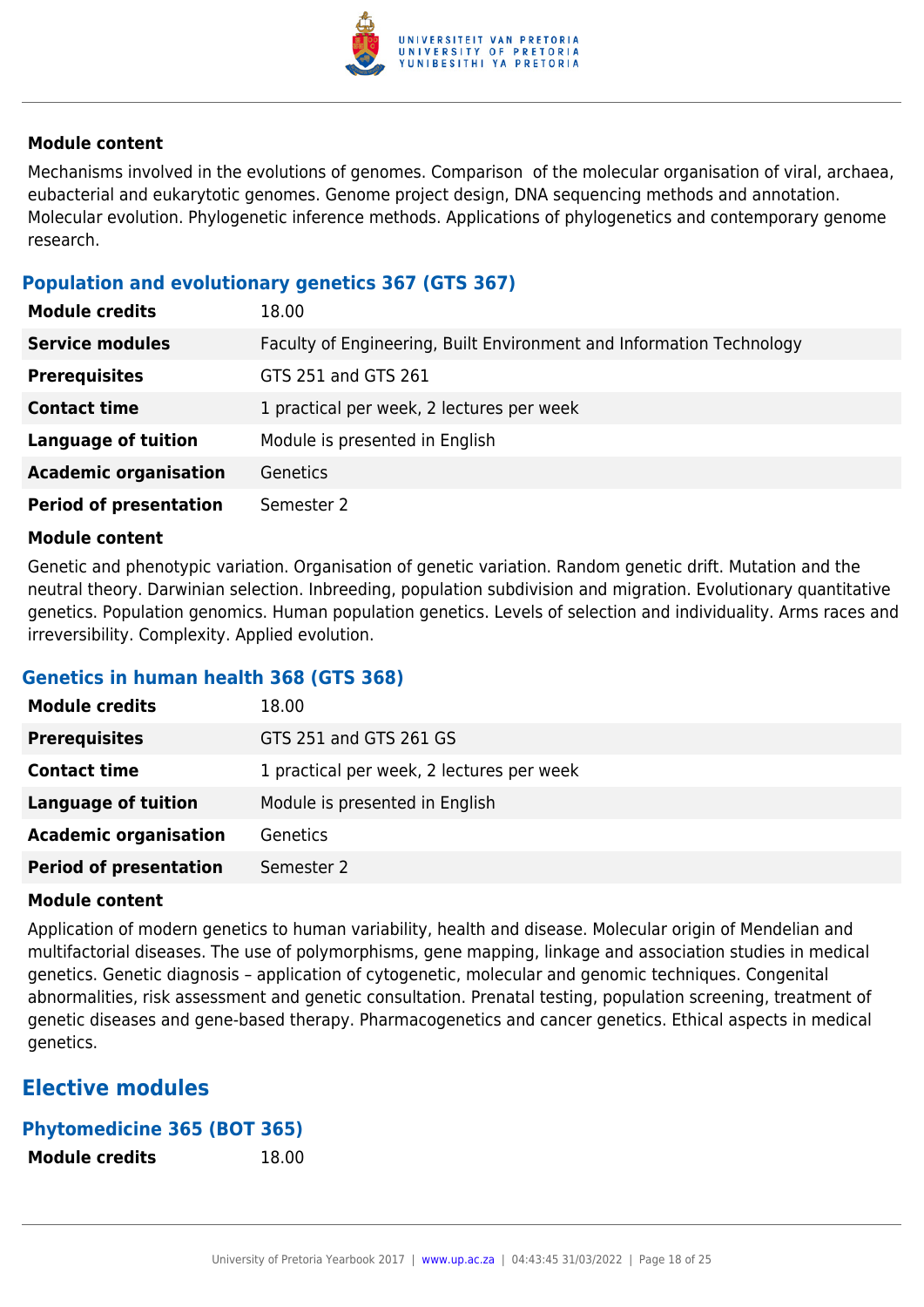

| <b>Service modules</b>        | <b>Faculty of Education</b>               |
|-------------------------------|-------------------------------------------|
| <b>Prerequisites</b>          | BOT 161 or TDH                            |
| <b>Contact time</b>           | 2 lectures per week, 1 practical per week |
| Language of tuition           | Module is presented in English            |
| <b>Academic organisation</b>  | <b>Plant and Soil Sciences</b>            |
| <b>Period of presentation</b> | Semester 2                                |

The module will include a review on the discovery and use of plant medicines and phyto-therapeutically important molecules obtained from plants. Certain aspects of natural product chemistry i.e. the biosynthesis, ecological role and toxicity of the three main classes of secondary compounds; terpenoids, phenolics, and alkaloids are discussed. An introduction to the principles and applications of metabolomics are presented. The role of these natural products in defence against microorganisms and herbivores is reviewed during the module. The basics of alternative medicines such as homeopathy, ayurvedic medicine, acupuncture etc. are also discussed. Practical sessions on drug discovery approaches using chromatographic techniques for phytochemical analysis of secondary metabolites such as tannins, alkaloids, sterols and saponins are conducted. Bioassays on micro-organisms are also done during the practical sessions in order to develop the skills for the potential discovery of new antibiotics. Visits to several pharmaceutical laboratories are arranged.

#### **Pharmacology 381 (FAR 381)**

| <b>Module credits</b>         | 18.00                                        |
|-------------------------------|----------------------------------------------|
| <b>Service modules</b>        | Faculty of Natural and Agricultural Sciences |
| <b>Prerequisites</b>          | FLG 211, FLG 212, FLG 221, FLG 222 GS        |
| <b>Contact time</b>           | 2 lectures per week                          |
| <b>Language of tuition</b>    | Afrikaans and English is used in one class   |
| <b>Academic organisation</b>  | Pharmacology                                 |
| <b>Period of presentation</b> | Semester 1                                   |

#### **Module content**

Introduction, receptors, antagonism, kinetic principles, drugs that impact upon the autonomic and central nervous system, pharmacotherapy of hypertension, angina pectoris, myocardial infarction, heart failure, arrhythmias, and epilepsy. Diuretics, glucocorticosteroids, local anaesthetics, anaesthetic drugs, analgesics, iron and vitamins, oncostatics and immuno suppressants.

#### **Pharmacology 382 (FAR 382)**

| <b>Module credits</b>      | 18.00                                          |
|----------------------------|------------------------------------------------|
| <b>Service modules</b>     | Faculty of Natural and Agricultural Sciences   |
| <b>Prerequisites</b>       | FAR 381, FLG 211, FLG 212, FLG 221, FLG 222 GS |
| <b>Contact time</b>        | 2 lectures per week                            |
| <b>Language of tuition</b> | Afrikaans and English is used in one class     |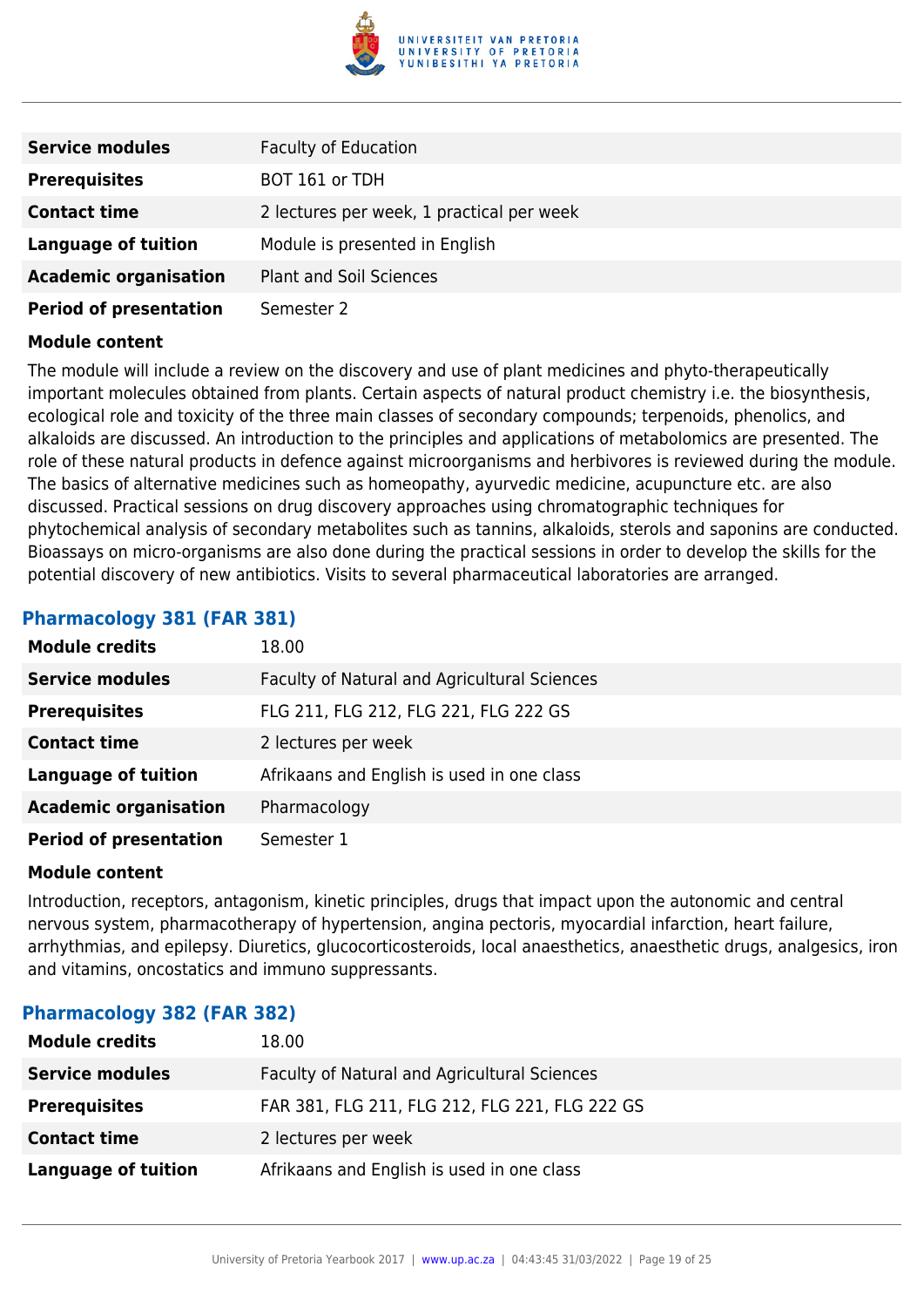

| <b>Academic organisation</b> | Pharmacology |
|------------------------------|--------------|
|------------------------------|--------------|

**Period of presentation** Semester 2

#### **Module content**

Hormones, drugs that act on the histaminergic, serotonergic, and dopaminergic receptors. Pharmacotherapy of diabetes mellitus, schizophrenia, depression, obesity, anxiety, insomnia, gastro-intestinal diseases. Anticoagulants, antimicrobial drugs.

# **Higher neurological functions 327 (FLG 327)**

| <b>Module credits</b>         | 18.00                                                               |
|-------------------------------|---------------------------------------------------------------------|
| <b>Service modules</b>        | Faculty of Natural and Agricultural Sciences                        |
| <b>Prerequisites</b>          | BCM 251 GS, BCM 252 GS, BCM 261 GS, BCM 262 GS, FLG 221 and FLG 222 |
| <b>Contact time</b>           | 2 lectures per week, 1 practical per week                           |
| <b>Language of tuition</b>    | Module is presented in English                                      |
| <b>Academic organisation</b>  | Physiology                                                          |
| <b>Period of presentation</b> | Semester 1                                                          |
|                               |                                                                     |

#### **Module content**

Overview of higher cognitive functions and the relationship between psyche, brain and immune system. Practical work: Applied practical work.

# **Virology 351 (MBY 351)**

| <b>Module credits</b>         | 18.00                                          |
|-------------------------------|------------------------------------------------|
| <b>Prerequisites</b>          | BCM 251, CMY 127, GTS 251, GTS 261 and MBY 161 |
| <b>Contact time</b>           | 2 lectures per week, 1 practical per week      |
| <b>Language of tuition</b>    | Module is presented in English                 |
| <b>Academic organisation</b>  | Microbiology and Plant Path                    |
| <b>Period of presentation</b> | Semester 1                                     |

#### **Module content**

Introduction to the viruses as a unique kingdom inclusive of their different hosts, especially bacteria, animals and plants; RNA and DNA viruses; viroids, tumour viruses and oncogenes, mechanisms of replication, transcription and protein synthesis; effect on hosts; viral immunology; evolution of viruses.

#### **Genetic manipulation of microbes 364 (MBY 364)**

| <b>Module credits</b>        | 18.00                                          |
|------------------------------|------------------------------------------------|
| <b>Prerequisites</b>         | BCM 251, CMY 127, GTS 251, GTS 261 and MBY 251 |
| <b>Contact time</b>          | 2 lectures per week, 1 practical per week      |
| <b>Language of tuition</b>   | Module is presented in English                 |
| <b>Academic organisation</b> | Microbiology and Plant Path                    |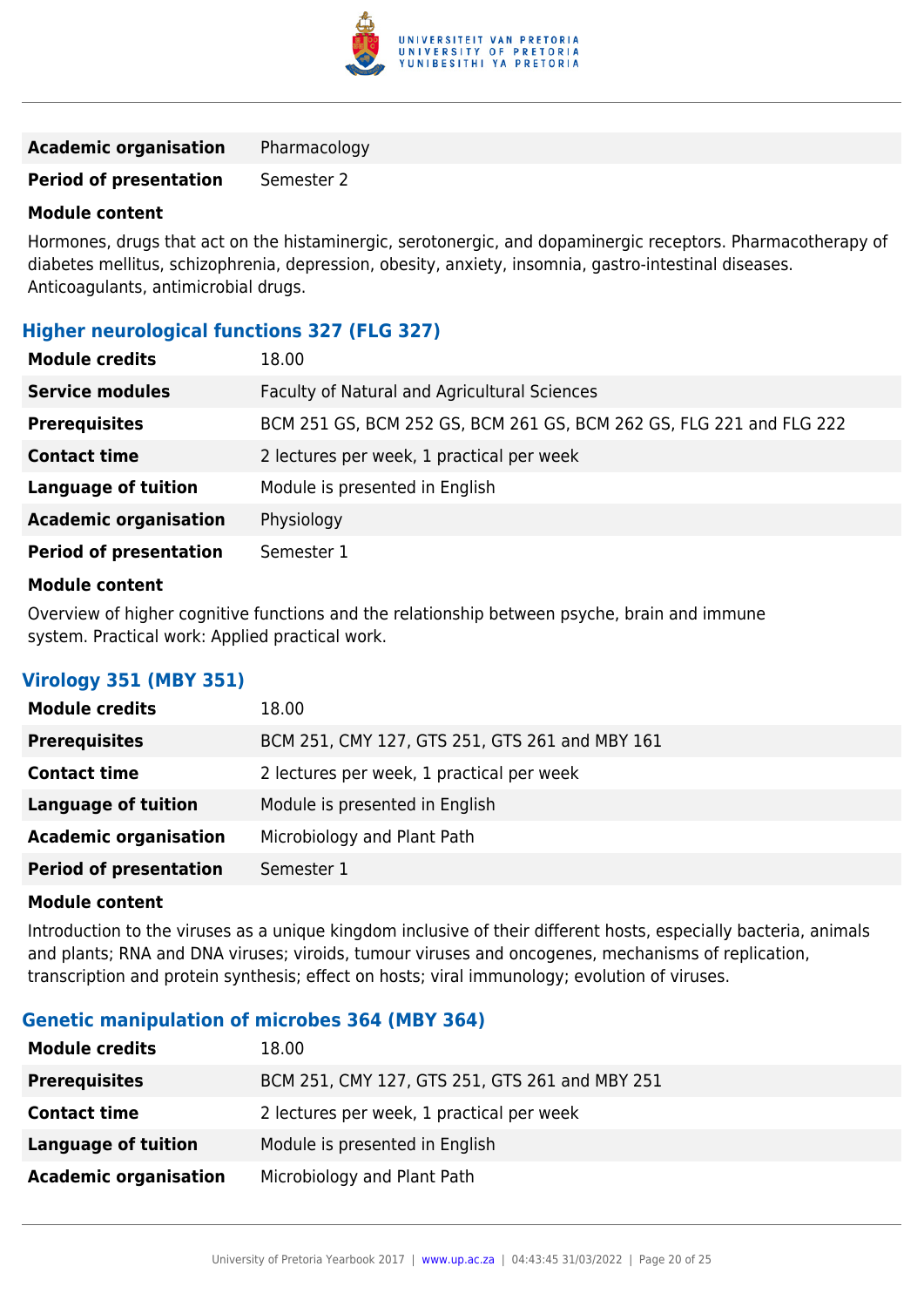

#### **Period of presentation** Semester 2

#### **Module content**

Isolation of clonable DNA (genomic libraries, cDNA synthesis) cloning vectors (plasmids, bacteriophages, cosmids) plasmid incompatibility and control of copy number. Ligation of DNA fragments, modification of DNA end and different ligation strategies. Direct and indirect methods for the identification of recombinant organisms. Characterization (polymerase chain reaction, nucleic acid sequencing) and mutagenisis of cloned DNA fragments. Gene expression in Gram negative (E.coli) Gram positive (B.subtilis) and yeast cells (S.cerevisea). Use of Agrobacterium and baculoviruses for gene expression in plant and insect cells respectively. Applications in protein engineering, diagnostics and synthesis of useful products.

#### **Plant genetics and crop biotechnology 361 (BTC 361)**

| <b>Module credits</b>         | 18.00                                                                            |
|-------------------------------|----------------------------------------------------------------------------------|
| <b>Service modules</b>        | Faculty of Engineering, Built Environment and Information Technology             |
| <b>Prerequisites</b>          | GTS 251 and {GTS 261 GS or BOT 261} and {GTS 351 and GTS 352 are<br>recommended} |
| <b>Contact time</b>           | 2 lectures per week, 1 practical per week                                        |
| <b>Language of tuition</b>    | Module is presented in English                                                   |
| <b>Academic organisation</b>  | <b>Genetics</b>                                                                  |
| <b>Period of presentation</b> | Semester 2                                                                       |

#### **Module content**

Plant genetics and genomics: gene control in plants, epigenetics, co-suppression, forward and reverse genetics, structural and functional genomics. Plant development: signal perception, cell death, control of cell division. Plant-environment interactions. Crop genetic modification: food security, GMO regulation, plant transformation, whole-chromosome transformation, synthetic biology, homologous recombination. Crop molecular markers: marker types, genotyping, QTL mapping, marker-assisted breeding. Future of crop biotechnology: applications of genomics, biopharming, genetical genomics, systems biology

# **Applied and pathophysiology 332 (FLG 332)**

| <b>Module credits</b>         | 18.00                                                               |
|-------------------------------|---------------------------------------------------------------------|
| <b>Service modules</b>        | Faculty of Natural and Agricultural Sciences                        |
| <b>Prerequisites</b>          | BCM 251 GS, BCM 252 GS, BCM 261 GS, BCM 262 GS, FLG 221 and FLG 222 |
| <b>Contact time</b>           | 2 lectures per week, 1 practical per week                           |
| <b>Language of tuition</b>    | Module is presented in English                                      |
| <b>Academic organisation</b>  | Physiology                                                          |
| <b>Period of presentation</b> | Semester 2                                                          |
| <b>Module content</b>         |                                                                     |

Integration of all the human physiological systems. Practical work: Applied practical work.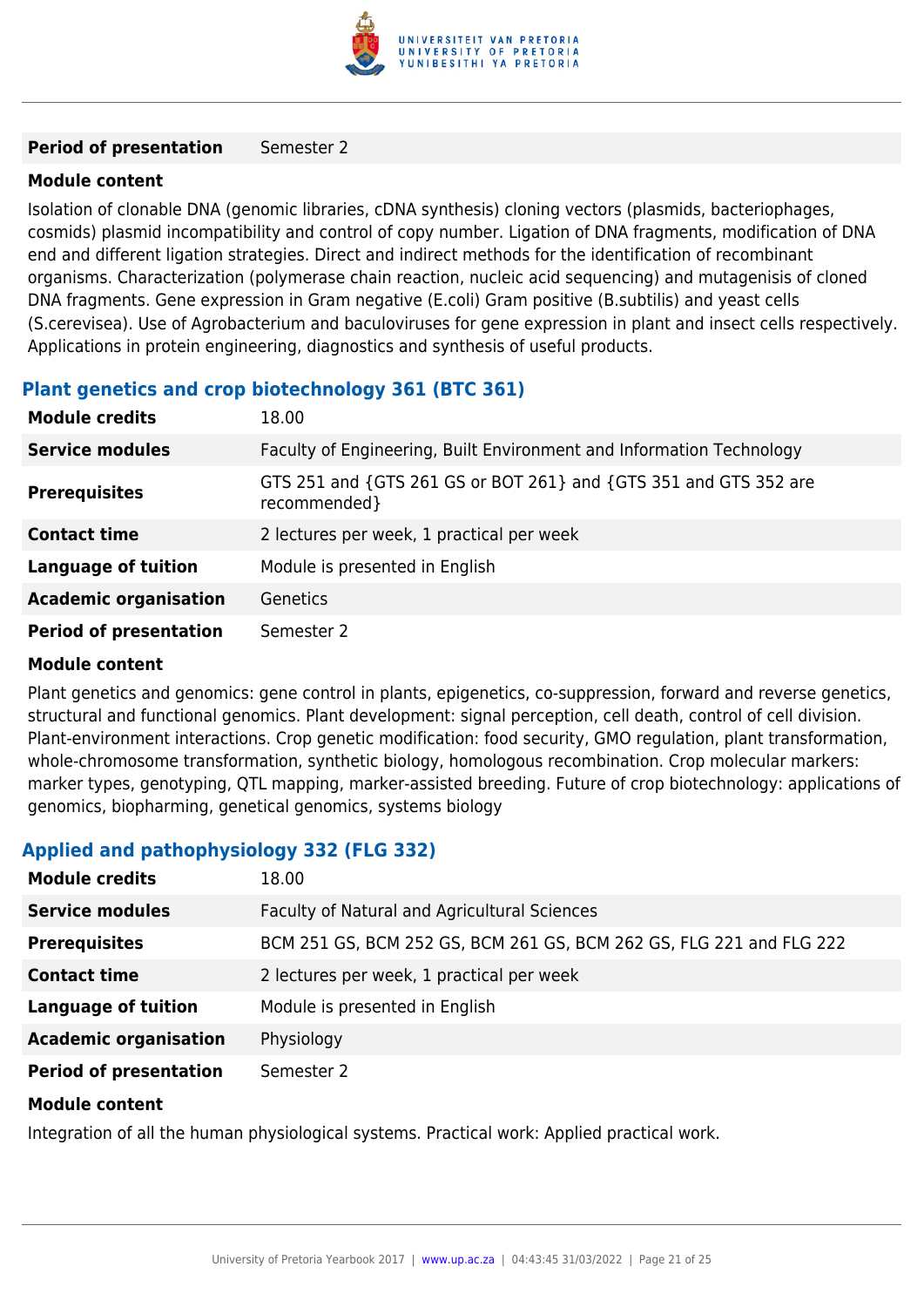

# **Cellular and developmental physiology 330 (FLG 330)**

| <b>Module credits</b>         | 18.00                                                               |
|-------------------------------|---------------------------------------------------------------------|
| <b>Service modules</b>        | Faculty of Natural and Agricultural Sciences                        |
| <b>Prerequisites</b>          | BCM 251 GS, BCM 252 GS, BCM 261 GS, BCM 262 GS, FLG 221 and FLG 222 |
| <b>Contact time</b>           | 2 lectures per week, 1 practical per week                           |
| <b>Language of tuition</b>    | Module is presented in English                                      |
| <b>Academic organisation</b>  | Physiology                                                          |
| <b>Period of presentation</b> | Semester 1                                                          |

#### **Module content**

During this module the biology of cellular processes such as the cell cycle, cell death, migration and their related cellular signalling pathways will be discussed as well as their role in early stage embryology and age-related pathologies. Practical work: Exposure to applied molecular biology techniques.

## **Microbe interactions 365 (MBY 365)**

| <b>Module credits</b>         | 18.00                                     |
|-------------------------------|-------------------------------------------|
| <b>Prerequisites</b>          | MBY 251, MBY261, MBY 351 and MBY 355      |
| <b>Contact time</b>           | 1 practical per week, 2 lectures per week |
| <b>Language of tuition</b>    | Module is presented in English            |
| <b>Academic organisation</b>  | Microbiology and Plant Path               |
| <b>Period of presentation</b> | Semester 2                                |

#### **Module content**

Interactions between microbes and their abiotic environment; microbial interaction with other strains of the same and other species; microbial interactions across kingdoms; pathogenic interactions between microbes and plant or animal hosts; mutualistic interactions between microbes and their hosts; introduction to systems biology.

#### **Bacterial genetics 355 (MBY 355)**

| <b>Module credits</b>         | 18.00                                          |
|-------------------------------|------------------------------------------------|
| <b>Prerequisites</b>          | BCM 251, CMY 127, GTS 251, GTS 261 and MBY 251 |
| <b>Contact time</b>           | 1 practical per week, 2 lectures per week      |
| Language of tuition           | Module is presented in English                 |
| <b>Academic organisation</b>  | Microbiology and Plant Path                    |
| <b>Period of presentation</b> | Semester 1                                     |

#### **Module content**

DNA replication and replication control. DNA recombination. DNA damage and repair. Genetics of bacteriophages, plasmids and transposons. Bacterial gene expression control at the transcriptional, translational and post-translational levels. Global regulation and compartmentalisation.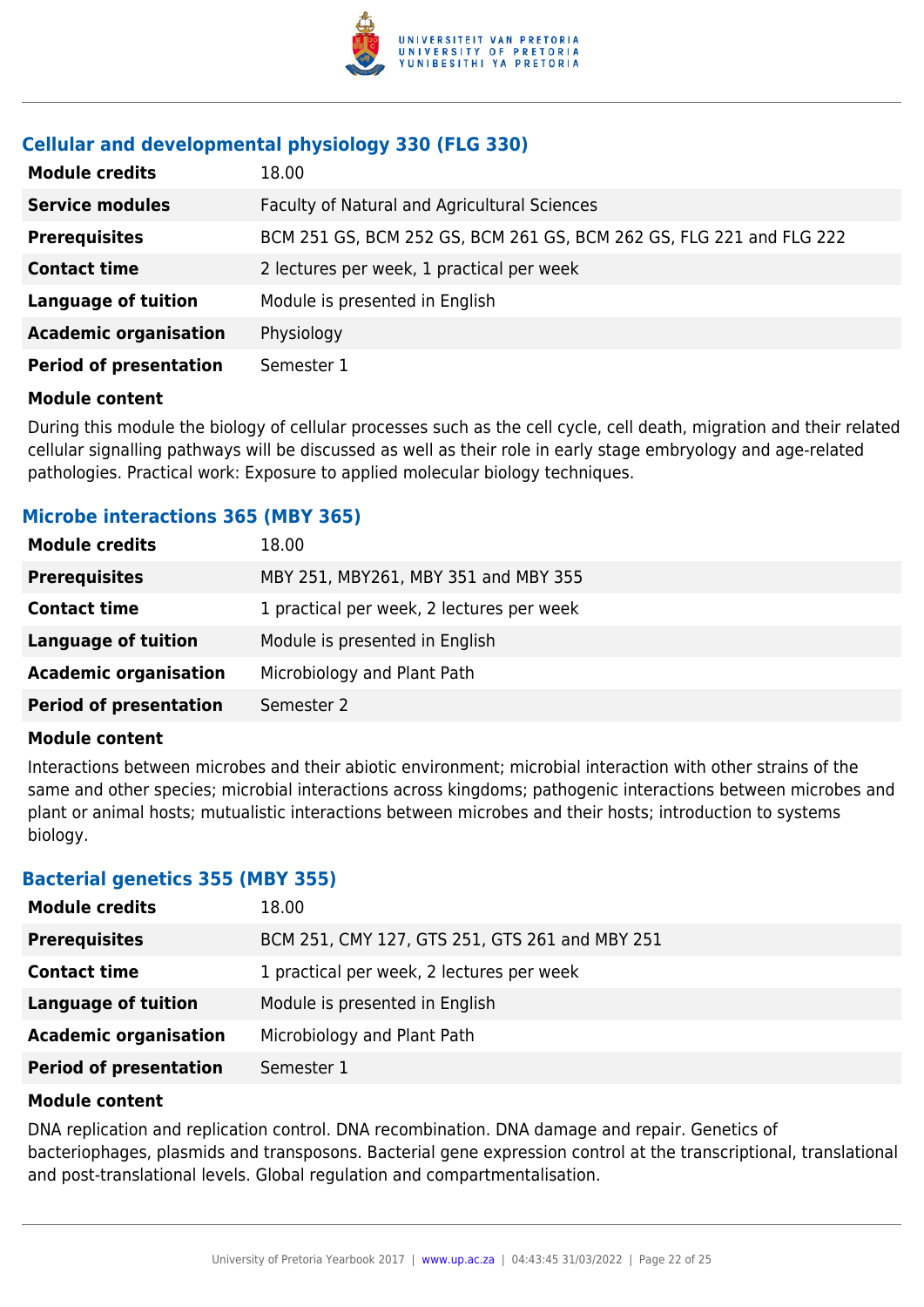

| <b>Module credits</b>         | 18.00                                              |
|-------------------------------|----------------------------------------------------|
| <b>Prerequisites</b>          | <b>BCM 251 and BCM 252</b>                         |
| <b>Contact time</b>           | 180 minute practical per week, 2 lectures per week |
| <b>Language of tuition</b>    | Afrikaans and English is used in one class         |
| <b>Academic organisation</b>  | Biochemistry                                       |
| <b>Period of presentation</b> | Semester 1                                         |

#### **Macromolecules of life: Structure-function and Bioinformatics 356 (BCM 356)**

#### **Module content**

Perspectives on the flow of information from nucleic acids to proteins, the structure and functions of nucleic acids and proteins and their organisation into hierarchical, interdependent systems. Nucleic acid structure as observed in fibres and crystals as well as global DNA and RNA analyses (methods and bioinformatic analyses). Biochemical analyses of nucleotides. DNA-DNA recognition: non-standard and higher order DNA structures. The RNA structural world, RNAi, miRNA and ribosomes. Cellular functions of coding and non-coding nucleic acids. Principles of small molecule-DNA recognition. Principles of protein-DNA recognition and interactions. Bioinformatics predictions of protein and small molecule DNA interactions. Chemical reactivity of amino acids. Domain structures of proteins and Ramachandran plots. Protein folding, sequence motifs and domains, higher order and supramolecular structure, self-assembly, conjugated proteins, post-translational modifications, conjugated proteins and bioinformatics predictions. Principles of protein function and protein structure relationships. Protein-ligand and protein-protein interactions. Protein aggregation in disease. Examples of the diverse functions of proteins and peptides, including enzymes, hormones, neurotransmitters, antibodies, receptors, transport and membrane proteins. Global analysis of proteins through proteomics. Basic principles of nuclear magnetic resonance, mass spectrometry and X-ray crystallography. Protein purification and characterization including, pI, molecular mass, amino acid composition and sequence. Practical training will include interactive computer-guided demonstrations of protein analysis, hands-on practical sessions for nucleic acid purification and chemical structure characterisation, protein expression and purification (including SDS-PAGE), protein sequence analysis including mass spectrometry, protein structure analysis by 3D protein modelling and protein folding (Bioinformatics).

#### **Biocatalysis and integration of metabolism 357 (BCM 357)**

| <b>Module credits</b>         | 18.00                                              |
|-------------------------------|----------------------------------------------------|
| <b>Prerequisites</b>          | BCM 251 and BCM 252 and BCM 261                    |
| <b>Contact time</b>           | 2 lectures per week, 180 minute practical per week |
| Language of tuition           | Afrikaans and English is used in one class         |
| <b>Academic organisation</b>  | Biochemistry                                       |
| <b>Period of presentation</b> | Semester 1                                         |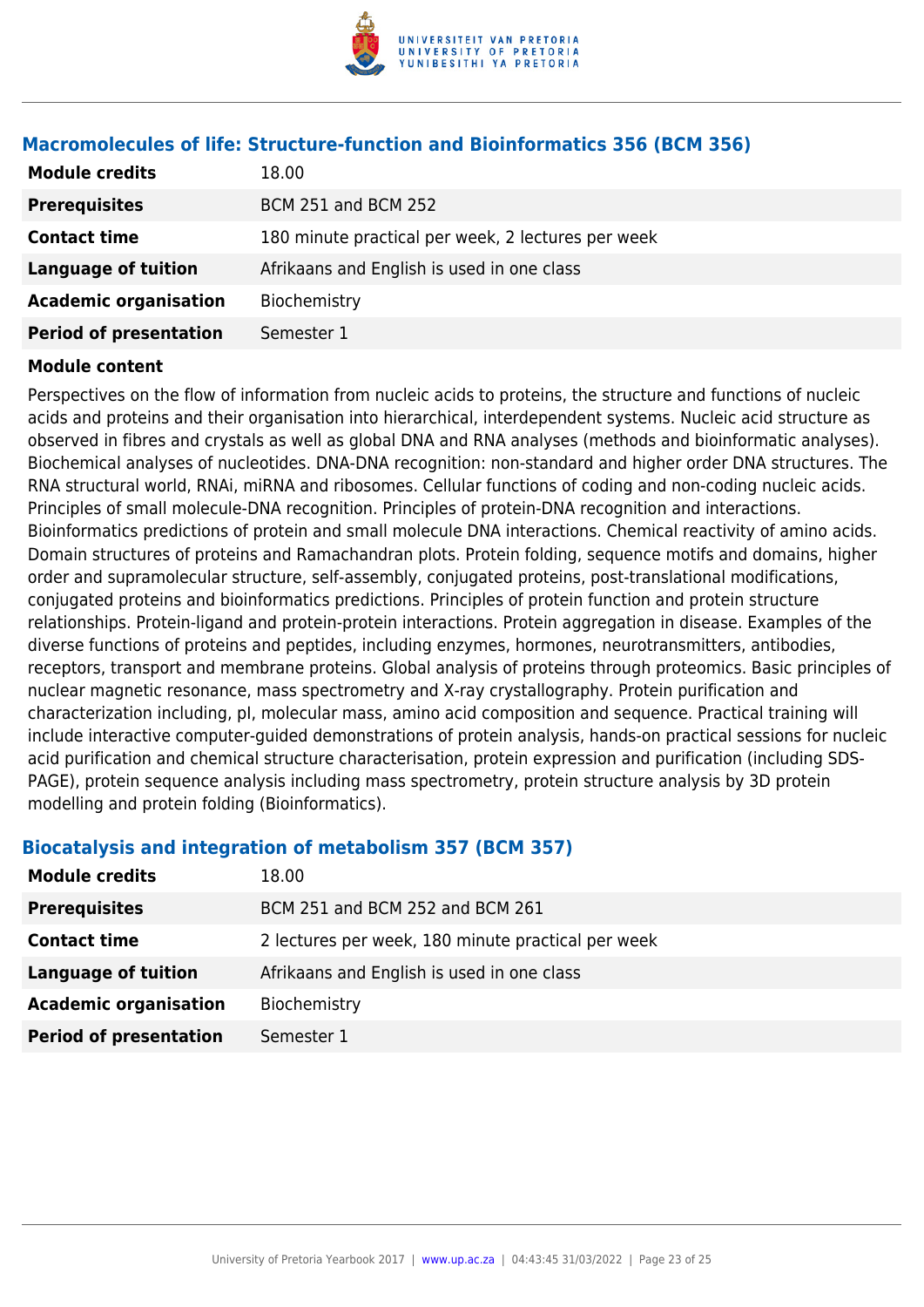

Nomenclature: enzyme nomenclature and classification. Specificity and mechanisms: the active site, mechanisms of catalysis and examples of specific enzyme mechanisms, e.g. lysozyme and carboxypeptidase A. Advanced enzyme kinetics, Cleland nomenclature and multi-substrate reactions. Allosteric enzymes: models by Koshland, Hill and Monod. Ligands binding to proteins. Problems and answers: tutorials of problems and answers based on above concepts. Integration of metabolism; hormones and second messengers; cell signalling; a case study in connectivity among metabolic pathways and their regulation, in for example diabetes and starvation. Inhibitors of angiotensin converting enzyme (ACE). RNA as enzymes. Applications of enzymes in food and cosmetics industries and in clinical pathology assays as biomarkers of diseases and toxic responses. Elucidation of metabolic pathways.

Practical sessions cover tutorials on calculations, isolation of an enzyme, determination of pH and temperature optimum, determination of Km and Vmax, enzyme activation, enzyme inhibition, purification table and final report, oral defense of report.

# **Cell structure and function 367 (BCM 367)**

| <b>Module credits</b>         | 18.00                                              |
|-------------------------------|----------------------------------------------------|
| <b>Prerequisites</b>          | BCM 251 and BCM 252 and BCM 261                    |
| <b>Contact time</b>           | 2 lectures per week, 180 minute practical per week |
| Language of tuition           | Afrikaans and English is used in one class         |
| <b>Academic organisation</b>  | Biochemistry                                       |
| <b>Period of presentation</b> | Semester 2                                         |

#### **Module content**

Visualising cell structure and localising proteins within cells. Cell ultrastructure. Purification of subcellular organelles. Culturing of cells. Diversity and commonality of cells. Biomembrane structure. Transmembrane transport of ions and small molecules. Moving proteins into membranes and organelles. Vesicular traffic, secretion, exocytosis and endocytosis. Cell organisation and movement. Cell-cell and cell-matrix adhesion. Practical training includes tutorials on cytometry and mircoscopy, mini-research projects where students are introduced and guided through aspects of research methodology, experimental planning as well as techniques associated with cellular assays. Active transport studies in yeast cells.

# **Molecular basis of disease 368 (BCM 368)**

| 18.00                                              |
|----------------------------------------------------|
| BCM 251 and BCM 252 and BCM 261                    |
| 180 minute practical per week, 2 lectures per week |
| Afrikaans and English is used in one class         |
| Biochemistry                                       |
| Semester 2                                         |
|                                                    |